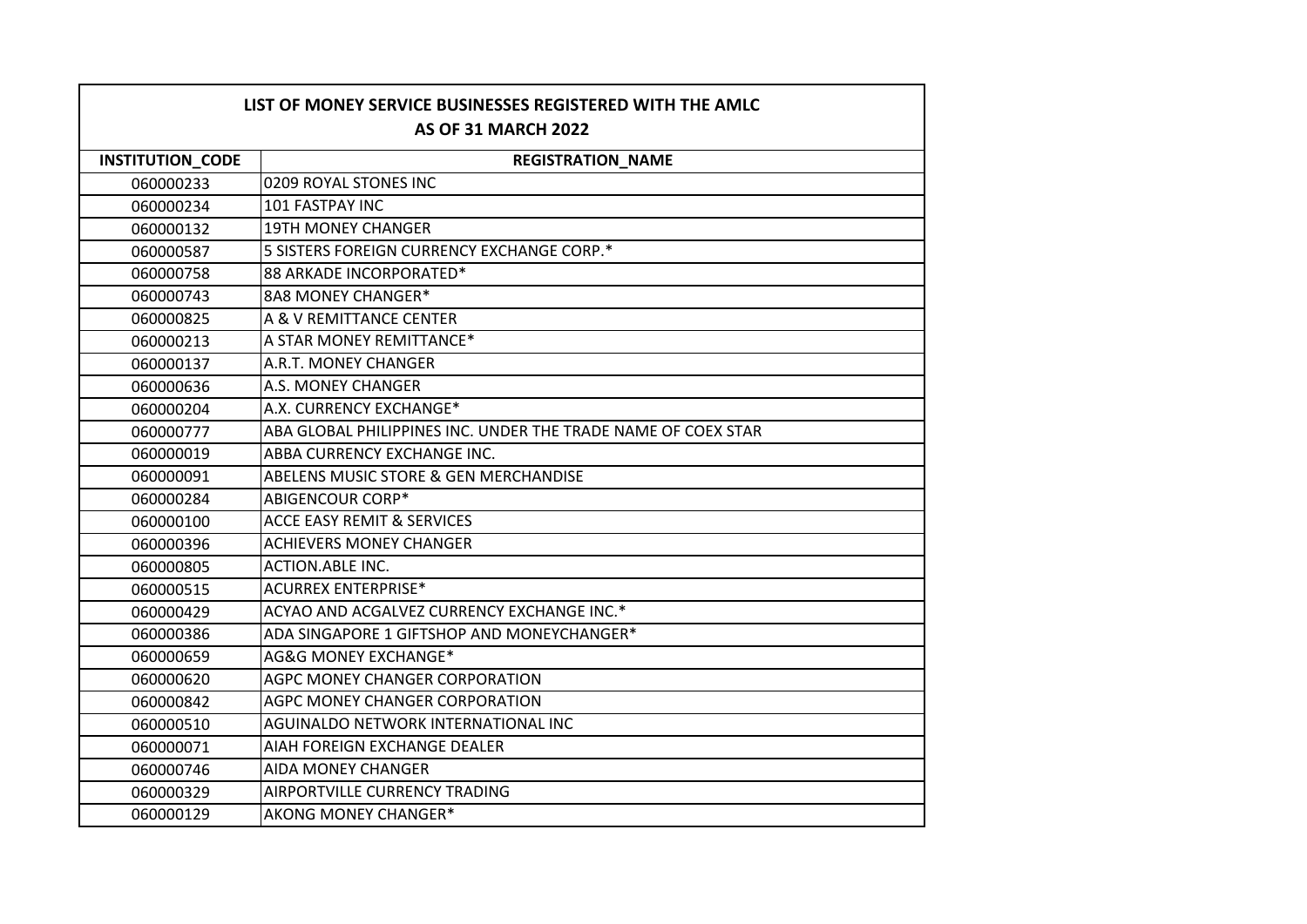| 060000054 | ALAINA JEM TRAVEL SERVICES*                        |
|-----------|----------------------------------------------------|
| 060000377 | ALCHOR FOREX MONEY CHANGER                         |
| 060000796 | ALCO AND LEE FOREIGN EXCHANGE INC.*                |
| 060000340 | ALCO FOREIGN EXCHANGE INC                          |
| 060000013 | ALEA'S FOREIGN EXCHANGE CENTER*                    |
| 060000029 | ALICE RODRIGUEZ ANTHONY MONEY CHANGER              |
| 060000517 | ALING MUDING VARIETY STORE*                        |
| 060000264 | <b>ALJAN MONEY CHANGER*</b>                        |
| 060000564 | ALL ACCESS GATEWAY INC.                            |
| 060000614 | ALL REMIT MONEY CENTER CORPORATION                 |
| 060000645 | ALS MONEY CHANGER*                                 |
| 060000342 | ALSIZAMIN SOUVENIR SHOP*                           |
| 060000589 | AMABEL'S FOREIGN EXCHANGE                          |
| 060000131 | AMIANAN HARDWARE & AGRI-MOTOR SALES                |
| 060000695 | <b>AMIE'S MONEY CHANGER*</b>                       |
| 060000006 | <b>AMINAH FOREX</b>                                |
| 060000006 | <b>AMINAH FOREX</b>                                |
| 060000590 | AMINKADRA JADJULIE'S MONEY CHANGER*                |
| 060000316 | <b>ANEL'S MONEY CHANGER</b>                        |
| 060000257 | ANG PINOY BAKESHOP INC                             |
| 060000088 | ANGELO MONEY CHANGER                               |
| 060000021 | ANGELYN MONEY CHANGER*                             |
| 060000308 | ANTONIO T. TIMBREZA JR. ENERPRISES*                |
| 060000827 | APPSOLUTELY INC                                    |
| 060000608 | ARAG COIN-NOTES TRADING                            |
| 060000325 | <b>ARAGON MONEY CHANGER</b>                        |
| 060000675 | ARLENE'S FOREIGN EXCHANGE DEALER AND MONEY CHANGER |
| 060000554 | ARRHA EXPRESS INTERNATIONAL INC*                   |
| 060000503 | <b>ASEREHE FOREX MONEY CHENGER</b>                 |
| 060000800 | ATOMTRANS TECH CORP.                               |
| 060000484 | <b>AUD-PHP TRADING INC</b>                         |
| 060000335 | <b>AUSIE MONEY CHANGER*</b>                        |
| 060000040 | <b>AVA'S MONEY CHANGER</b>                         |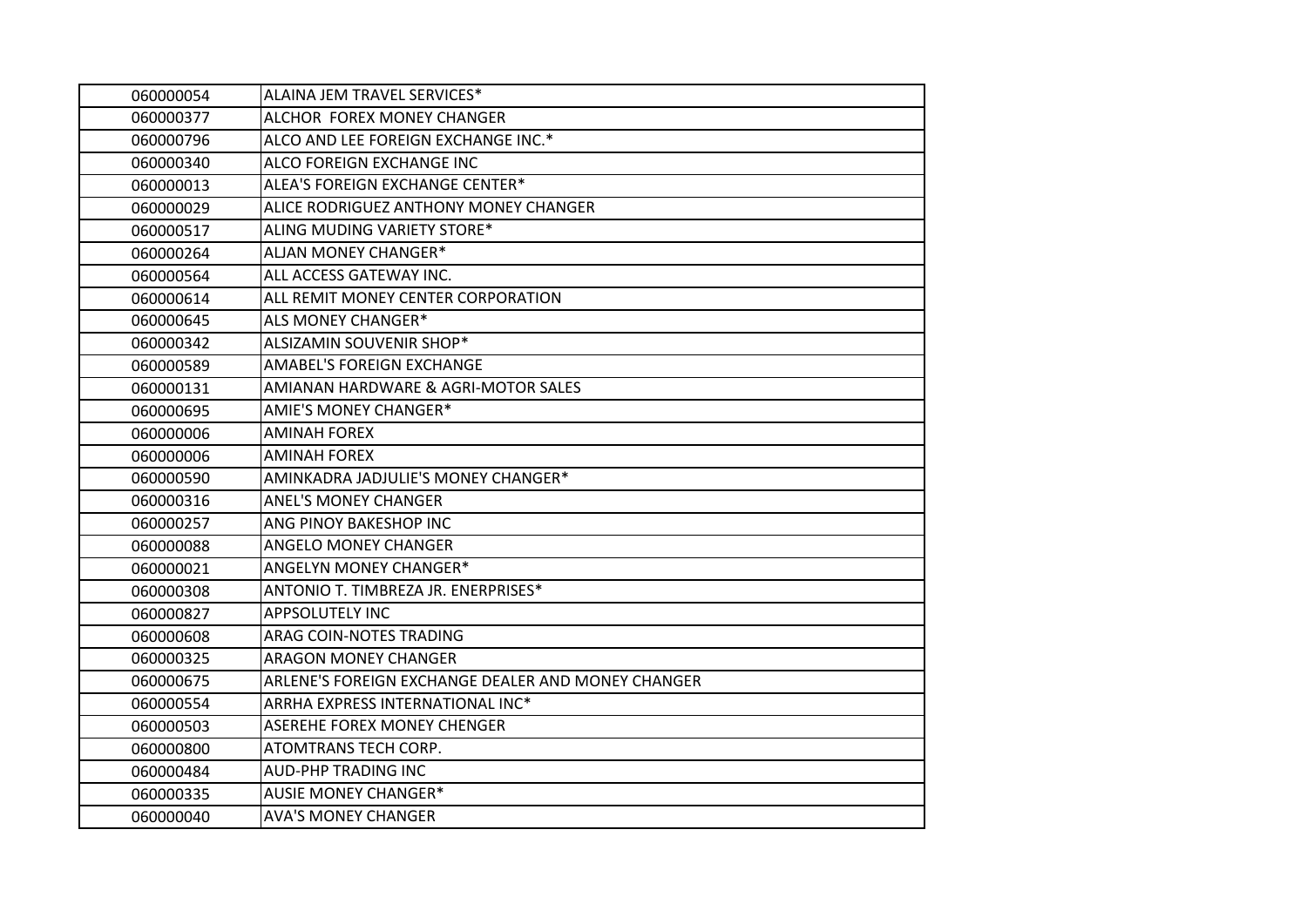| 060000829 | AXY CURRENCY EXCHANGE SERVICES                 |
|-----------|------------------------------------------------|
| 060000781 | AYANNAH BUSINESS SOLUTIONS INC.                |
| 060000594 | <b>BALANGA MONEY CHANGER*</b>                  |
| 060000623 | <b>BAYAD DITO INC.*</b>                        |
| 060000422 | BAYANIHAN TRADING AND DELIVERY SERVICES        |
| 060000834 | BC REMIT AND MONEY EXCHANGE SERVICE INC.       |
| 060000456 | <b>BCNN &amp; CARMEN MONEY CHANGER*</b>        |
| 060000011 | BEACON CURRENCY EXCHANGE INC.                  |
| 060000700 | <b>BENING MONEY CHANGER*</b>                   |
| 060000020 | BERNARD LIBUNAO MONEY CHANGER*                 |
| 060000044 | <b>BETUR INC</b>                               |
| 060000771 | <b>BEXPRESS INC</b>                            |
| 060000133 | <b>BF BOUTIQUE*</b>                            |
| 060000401 | BHF PRIME GROUP CORPORATION                    |
| 060000199 | <b>BIG BUCKS MONEY CHANGER</b>                 |
| 060000498 | BIMBOY AND MAYEN MONEY CHANGER*                |
| 060000836 | <b>BLESS FOREIGN EXCHANGE SERVICES</b>         |
| 060000298 | <b>BLOOMS FOREX AND REMITTANCE*</b>            |
| 060000506 | <b>BLOOMSOLUTIONS INC.</b>                     |
| 060000420 | BLUE MOUNTAIN FOREIGN EXCHANGE CENTER*         |
| 060000283 | BM EXPRESS INTERNATIONAL SERVICES INCORPORATED |
| 060000721 | <b>BMJ BENZ MONEY CHANGER*</b>                 |
| 060000525 | <b>BOGARTE FASHION COLLECTION*</b>             |
| 060000637 | <b>BOMBAY BAZAAR MONEY CHANGER*</b>            |
| 060000709 | <b>BONIFACIO HOTEL VENTURES INC*</b>           |
| 060000832 | <b>BONI'S MONEY CHANGER</b>                    |
| 060000379 | <b>BONITO MONEY CHANGER*</b>                   |
| 060000153 | <b>BORONGAN MONEY CHANGER*</b>                 |
| 060000351 | <b>BS MONEY CHANGER</b>                        |
| 060000139 | <b>BTI COURIER EXPRESS INC</b>                 |
| 060000518 | CAPALAD MONEY CHANGER*                         |
| 060000740 | CARIBSAN INC.*                                 |
| 060000043 | <b>CARREN'S FOREIGN EXCHANGE</b>               |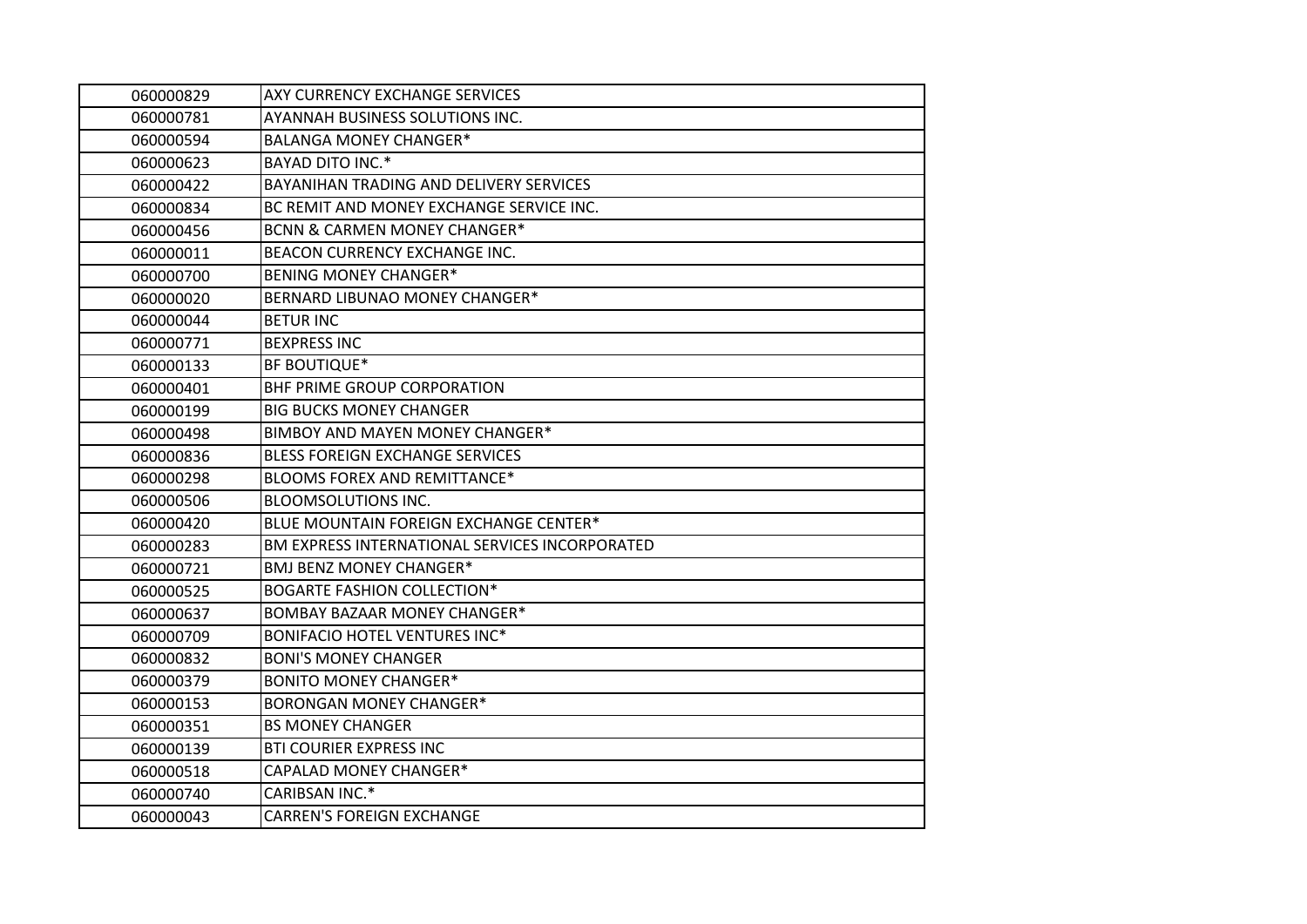| 060000320 | CASHPINAS REMITTANCE CORP.                                                |
|-----------|---------------------------------------------------------------------------|
| 060000519 | CASINO ARCADE MONEY CHANGER INCORPORATED*                                 |
| 060000383 | <b>CASTELL MONEY CHANGER</b>                                              |
| 060000472 | <b>CATHY MONEY CHANGER*</b>                                               |
| 060000194 | CEBU ACO FOREIGN EXCHANGE                                                 |
| 060000317 | CEBU TWIN DRAGON MARKETING CORP.                                          |
| 060000326 | CEBUANA LHUILLIER SERVICES CORP                                           |
| 060000745 | CENTER FOR AGRICULTURE AND RURAL DEVELOPMENT CARD INC. A MICROFINANCE NGO |
| 060000540 | CENTEX GOLDEN SERVICES CORPORATION                                        |
| 060000049 | <b>CHERN MONEY CHANGER*</b>                                               |
| 060000513 | CITI EXPRESS PAYMENT PHILS. CORP.*                                        |
| 060000206 | CLS FOREX INC.                                                            |
| 060000060 | <b>CNA REMITTANCE CENTER</b>                                              |
| 060000211 | <b>CNJ CURRENCY CENTER</b>                                                |
| 060000718 | <b>COCOMANGAS FOREX*</b>                                                  |
| 060000776 | <b>COINVILLE PHILS INC</b>                                                |
| 060000055 | <b>CONIE'S SON MONEY CHANGER</b>                                          |
| 060000527 | <b>CORA MONEY CHANGER*</b>                                                |
| 060000843 | CORE PACIFIC MONEY EXCHANGE CORPORATION                                   |
| 060000643 | <b>CORE PACIFIC MONEY EXCHANGE*</b>                                       |
| 060000223 | <b>CORINNE MONEY CHANGER</b>                                              |
| 060000001 | <b>COSMIC MONEY EXCHANGE</b>                                              |
| 060000099 | <b>CROWN MONEY CHANGER</b>                                                |
| 060000706 | <b>CSY MONEY CHANGER*</b>                                                 |
| 060000066 | <b>CT DOLLAR EXCHANGE</b>                                                 |
| 060000267 | <b>CUREX MONEY CHANGER, INC.*</b>                                         |
| 060000236 | <b>CYRILL MONEY CHANGER</b>                                               |
| 060000523 | <b>CZARINA FOREIGN EXCHANGE</b>                                           |
| 060000794 | CZARINA FOREIGN EXCHANGE CORPORATION                                      |
| 060000226 | <b>D - Y FINANCIALS CORP.</b>                                             |
| 060000424 | DAINTY FOREIGN CURRENCY EXCHANGE*                                         |
| 060000184 | DALISAY MONEY CHANGER                                                     |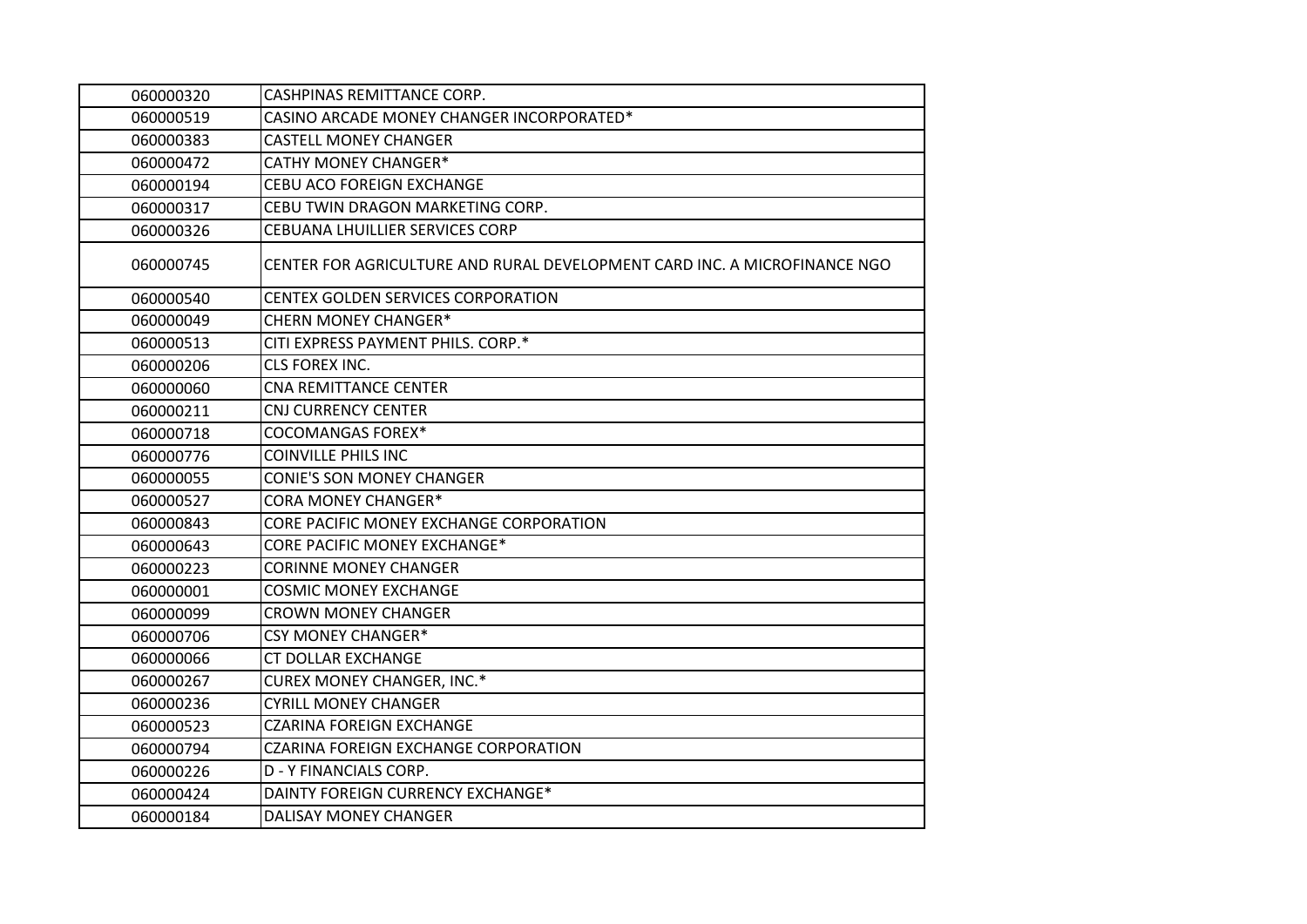| 060000355 | DARREN MONEY CHANGER*                          |
|-----------|------------------------------------------------|
| 060000552 | DARWINA MONEY CHANGER*                         |
| 060000604 | DASHIM MONEY CHANGER*                          |
| 060000353 | DAT CURRENCY XCHANGE                           |
| 060000311 | DAVECHES MONEY CHANGER*                        |
| 060000252 | DAY GLOW MONEY CHANGER                         |
| 060000142 | DAYLINDA YAP MONEY CHANGER                     |
| 060000556 | <b>DBS MONEY EXCHANGE*</b>                     |
| 060000844 | DENARII-VENTURES LTD. INC.                     |
| 060000356 | <b>DENNISON FOREIGN EXCHANGE*</b>              |
| 060000229 | <b>DESTINY MONEY CHANGER*</b>                  |
| 060000576 | DIAMOND ORBIT EXCHANGE SERVICES INC.*          |
| 060000067 | <b>DIANE MONEY CHANGER*</b>                    |
| 060000270 | <b>DIRECT AGENT 5 INC.</b>                     |
| 060000479 | <b>DLB MONEY CHANGER*</b>                      |
| 060000028 | D'MAY 878 INC.                                 |
| 060000109 | DMK ELECTRONIC MONEY TRANSFER                  |
| 060000847 | <b>DMK MONEY CHANGER</b>                       |
| 060000526 | <b>DOLLS MONEY CHANGER*</b>                    |
| 060000057 | DOMINANT CURRENCIES EXCHANGE                   |
| 060000324 | DON & EVELYN SARI-SARI STORE                   |
| 060000197 | DOREME MONEY EXCHANGE                          |
| 060000162 | <b>DOSIO'S MONEY CHANGER</b>                   |
| 060000360 | DROP-BY FOREIGN EXCHANGE DEALER                |
| 060000255 | <b>DSC MONEY CHANGER</b>                       |
| 060000854 | DYNASTY MANAGEMENT AND DEVELOPMENT CORPORATION |
| 060000499 | E. FABROS MONEY CHANGER                        |
| 060000571 | E. M. HERRERA'S ENTERPRISES                    |
| 060000545 | E.D.C. MONEY CHANGER*                          |
| 060000225 | <b>EDCEL FOREIGN CURRENCY INC</b>              |
| 060000130 | <b>EDCOR MONEY CHANGER</b>                     |
| 060000729 | <b>EDDE'S MONEY CHANGER*</b>                   |
| 060000009 | <b>EDDMY MONEY CHANGER*</b>                    |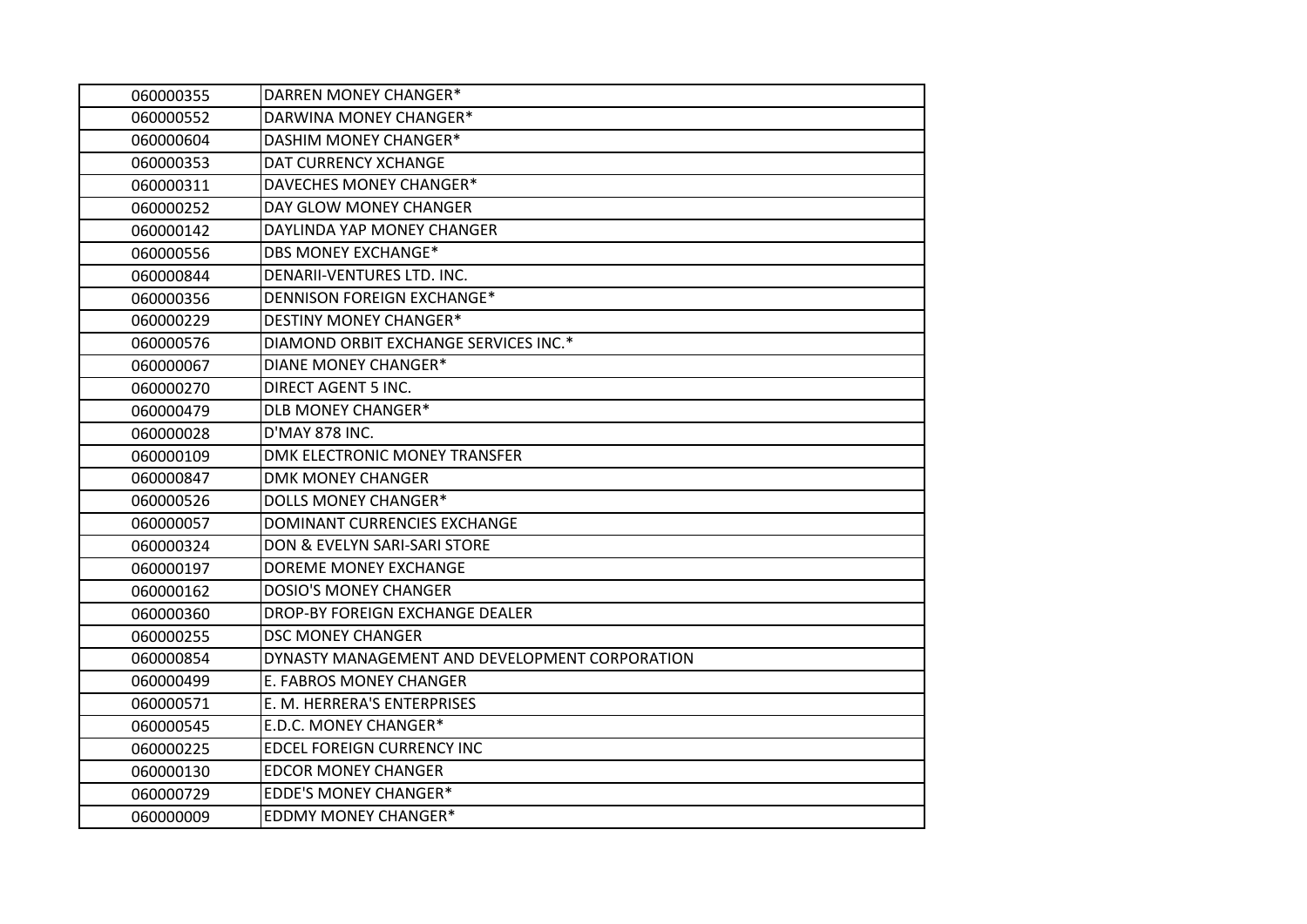| 060000081 | <b>EDLETH MONEY CHANGER</b>                     |
|-----------|-------------------------------------------------|
| 060000699 | <b>EDZUL MONEY CHANGER*</b>                     |
| 060000041 | EEC INTL. PHIL. CORP.                           |
| 060000384 | <b>EFINANCING INC</b>                           |
| 060000466 | EIGROJ CELLPHONE CENTER AND REMITTANCE          |
| 060000074 | <b>EKB MONEY CHANGER</b>                        |
| 060000597 | ELCKA FOREIGN CURRENCY EXCHANGE                 |
| 060000627 | ELECTRONIC COMMERCE PAYMENTS INC.               |
| 060000012 | <b>ELG MONEY CHANGER</b>                        |
| 060000492 | <b>ELIJJAH MONEY EXCHANGE*</b>                  |
| 060000103 | ELISA V. TABINGO BUSINESS CENTER                |
| 060000368 | <b>ELITE MONEY CHANGER*</b>                     |
| 060000820 | <b>EMC MONEY CHANGER</b>                        |
| 060000712 | <b>EMELY-BETH MONEY CHANGER</b>                 |
| 060000227 | EMERALD MONEY CHANGER                           |
| 060000551 | <b>EMJ MONEY CHANGER</b>                        |
| 060000246 | ERESTA REMITTANCE AND FOREIGN EXCHANGE SERVICES |
| 060000802 | <b>ERNA'S MONEY CHANGER</b>                     |
| 060000486 | ERV MONEY CHANGER AND GENERAL MERCHANDISE       |
| 060000663 | <b>ESQUIRE FINANCING INC.</b>                   |
| 060000437 | ESQUIRE INTERNATIONAL FINANCING INC.            |
| 060000629 | ETRANSS REMITTANCE INTERNATIONAL CORP           |
| 060000224 | <b>EUNICE MONEY CHANGER*</b>                    |
| 060000068 | EUPHORIA MARIKO MONEY CHANGER*                  |
| 060000171 | <b>EURO DOLLAR MONEY CHANGER</b>                |
| 060000550 | EVRIJEM FOREIGN EXCHANGE AND MONEY REMITTANCE   |
| 060000346 | EX NIHILO REMITTANCE SERVICES*                  |
| 060000030 | <b>EXCELENCIA TRADING</b>                       |
| 060000111 | <b>EXPRESSPAY INC.</b>                          |
| 060000430 | EZ-J MONEY EXCHANGE CENTER*                     |
| 060000563 | F.C GIFTSHOP & MONEY CHANGER*                   |
| 060000015 | FAIR MARKET FOREIGN EXCHANGE SERVICES           |
| 060000108 | <b>FALCON FOREX CORPORATION</b>                 |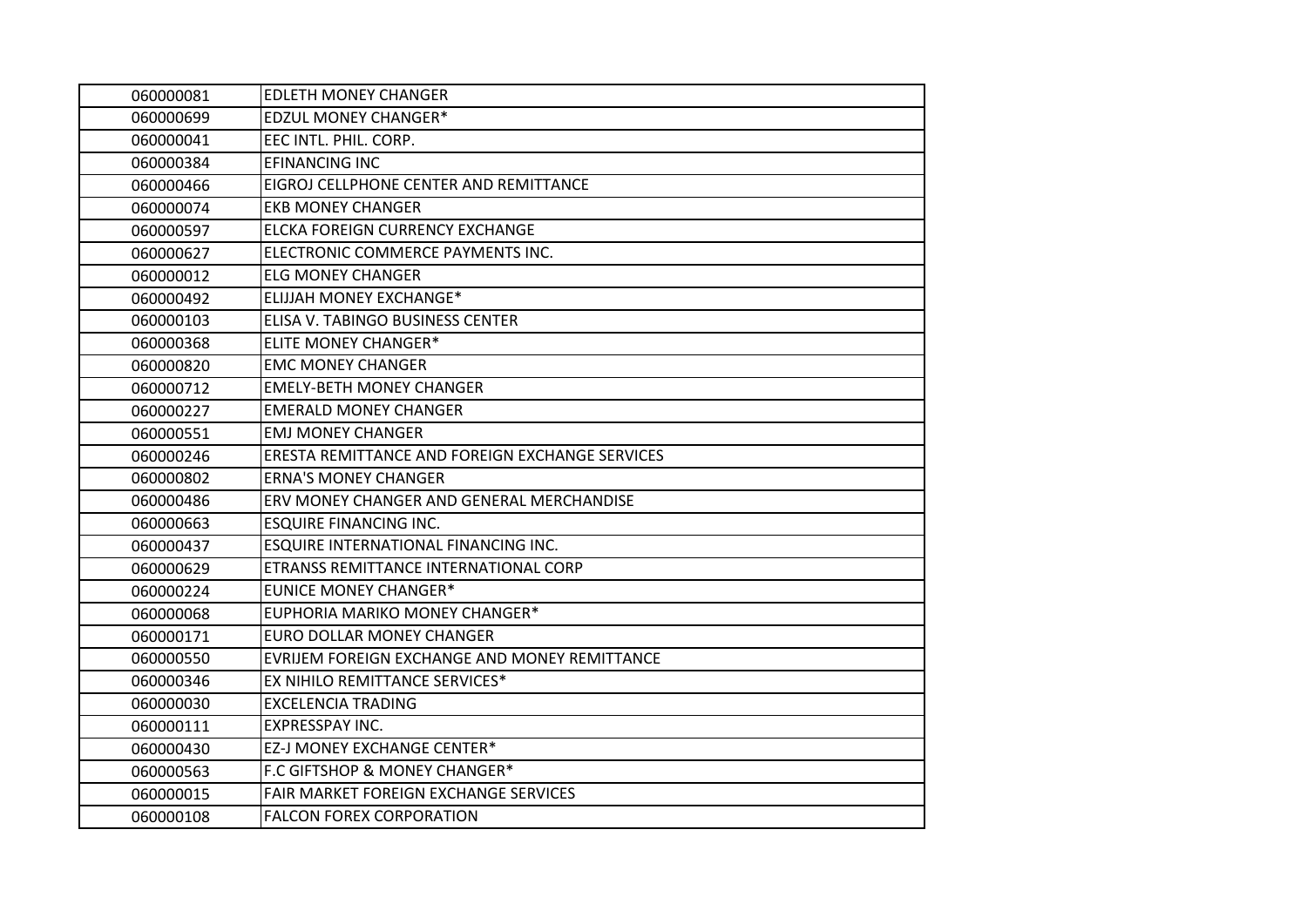| 060000090 | <b>FAMILIA MONEY CHANGER*</b>                                  |
|-----------|----------------------------------------------------------------|
| 060000185 | <b>FAMILY GIFT SHOPPE*</b>                                     |
| 060000853 | FAR EAST NOBLE HOUSE INC.                                      |
| 060000345 | <b>FAREMOND COMPANY INC</b>                                    |
| 060000337 | FAST PRIORITY FOREIGN EXCHANGE CENTER*                         |
| 060000319 | <b>FASTREMIT SERVICE INC.</b>                                  |
| 060000753 | <b>FEROCE MONEY CHANGER</b>                                    |
| 060000782 | <b>FERRO REMITTANCE SERVICES*</b>                              |
| 060000188 | <b>FHARNIZA MONEY CHANGER*</b>                                 |
| 060000568 | <b>FHF MONEY CHANGER*</b>                                      |
| 060000465 | FIL EXPRESS INTERNATIONAL REMITTANCE AND DELIVERY SERVICES INC |
| 060000318 | <b>FILREMIT CORP</b>                                           |
| 060000812 | FINCHAIN TECHNOLOGY INC.                                       |
| 060000104 | FIRST HOTEL MONEY CHANGER*                                     |
| 060000595 | FIRST RATE FOREIGN EXCHANGE                                    |
| 060000463 | FLC MONEY CHANGER*                                             |
| 060000687 | <b>FOREIGNEX INC.*</b>                                         |
| 060000722 | FOREX CREDIT AND BUSINESS SHOP INC.*                           |
| 060000489 | <b>FOREXEXPRESS INC.*</b>                                      |
| 060000739 | FOREXMAX MONEY EXCHANGE & TRANSFER*                            |
| 060000169 | <b>FOREXPRESS MONEY CHANGER</b>                                |
| 060000303 | <b>FORTSIDE FOREIGN EXCHANGE</b>                               |
| 060000328 | <b>FORX HUB MONEY CHANGER</b>                                  |
| 060000737 | <b>FRENA'S MONEY CHANGER*</b>                                  |
| 060000788 | <b>FXPLUS FOREX INC.</b>                                       |
| 060000051 | <b>GCT MONEY CHANGER*</b>                                      |
| 060000214 | <b>GEMINI EXCHANGE INC</b>                                     |
| 060000078 | <b>GEMINI MONEY CHANGER</b>                                    |
| 060000477 | <b>GEMLORELEN'S FOREX</b>                                      |
| 060000818 | <b>GERFIL REMITTANCE CENTER</b>                                |
| 060000416 | G-FOREX MONEY EXCHANGE AND REMITTANCES*                        |
| 060000402 | <b>GINKO MONEY CHANGER*</b>                                    |
| 060000772 | <b>GIWEL'S MONEY EXCHANGE*</b>                                 |
|           |                                                                |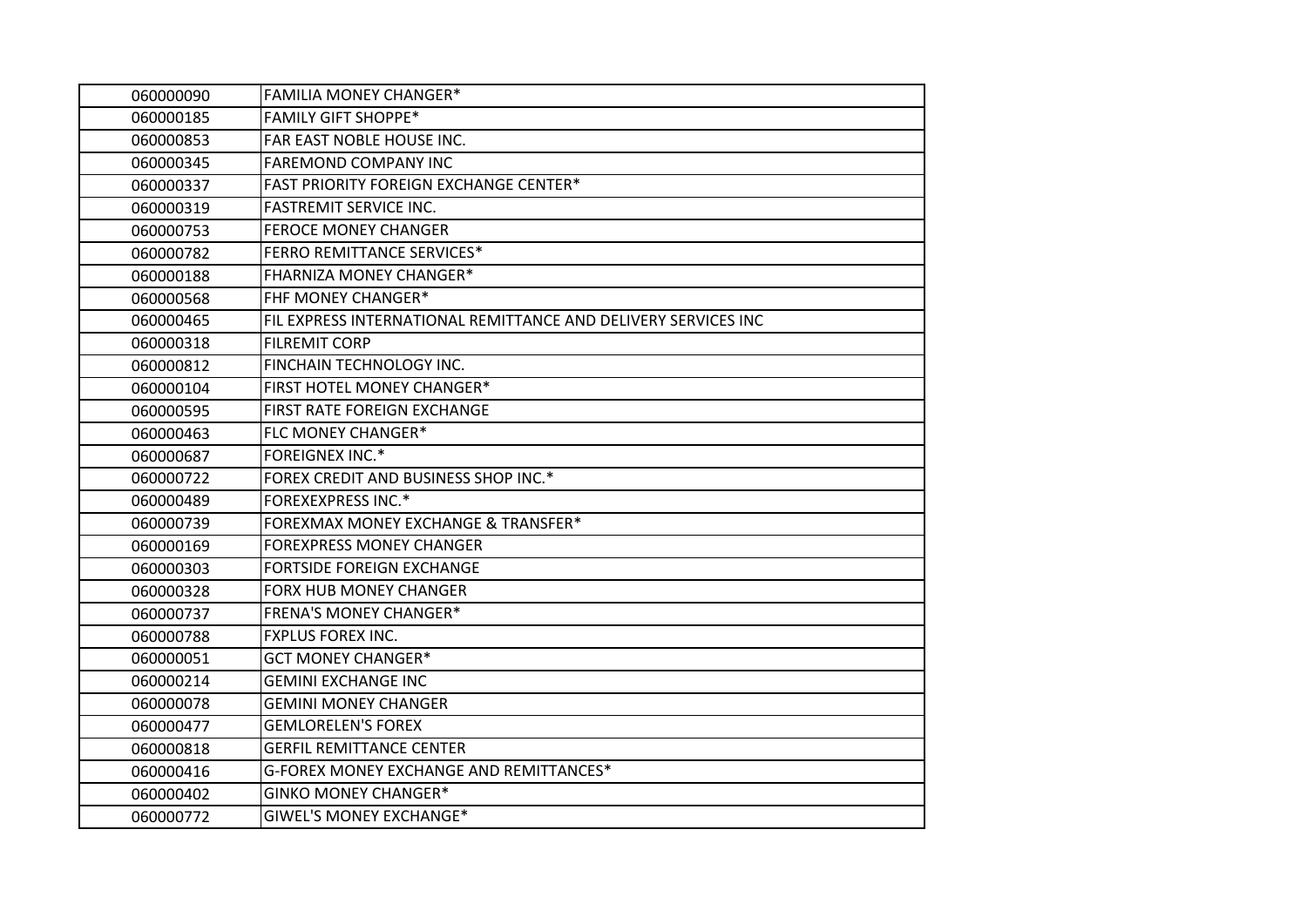| 060000452 | <b>GLADCEL MONEY TRANSFER*</b>                      |
|-----------|-----------------------------------------------------|
| 060000220 | GLASSWORLD COMPUTERS AND MULTIMEDIA SHOP*           |
| 060000714 | GLOBAL PINOY REMITTANCE AND SERVICES INC.           |
| 060000732 | GLOBAL RELIANCE MANAGEMENT AND HOLDINGS CORP.       |
| 060000138 | <b>GMB MONEY CHANGER*</b>                           |
| 060000073 | <b>GNMC MONEY CHANGER</b>                           |
| 060000286 | GO BEYOND EXPECTATION REMITTANCE CO.                |
| 060000713 | <b>GOCASH MONEY CHANGER*</b>                        |
| 060000684 | GODOFREDO OCAMPO LAXAMANA*                          |
| 060000508 | <b>GOLDEN BUCKS FOREIGN EXCHANGE*</b>               |
| 060000378 | <b>GOLDEN SUN MONEY CHANGER*</b>                    |
| 060000287 | <b>GOLFERS MONEY EXCHANGE</b>                       |
| 060000147 | <b>GOODRATE MONEY CHANGER</b>                       |
| 060000703 | GPRS - UNIFIED PRODUCTS AND SERVICES INC.           |
| 060000751 | <b>GRACE MONEY CHANGER*</b>                         |
| 060000755 | <b>GRANSTAR GLOBAL SERVICES INC.*</b>               |
| 060000266 | GREEN LEAF FOREIGN EXCHANGE AND TRADING CORPORATION |
| 060000640 | <b>GREEN SPHERE FOREIGN EXCHANGE*</b>               |
| 060000034 | <b>GREENBUCKS FOREX MONEY CHANGER</b>               |
| 060000599 | <b>GREENHAVEN PROPERTY VENTURES INC.*</b>           |
| 060000581 | <b>GSP MONEY CHANGER*</b>                           |
| 060000241 | <b>GUINA MONEY CHANGER</b>                          |
| 060000357 | <b>GULSHAN CENTRE</b>                               |
| 060000574 | <b>GUY MONEY CHANGER*</b>                           |
| 060000473 | H AND N MONEY CHANGER*                              |
| 060000817 | <b>HALCON MONEY CHANGER</b>                         |
| 060000253 | HANNAH MONEY CHANGER                                |
| 060000244 | HARVESTER CURRENCY SERVICES                         |
| 060000307 | HERE AND NOW BOUTIQUE*                              |
| 060000003 | <b>HERMOSA GIFT SHOP</b>                            |
| 060000851 | HEVA MANAGEMENT AND DEVELOPMENT CORPORATION         |
| 060000657 | <b>HG-III CURRENCY TRADING INC</b>                  |
| 060000369 | HIGH TOP MONEY CHANGER*                             |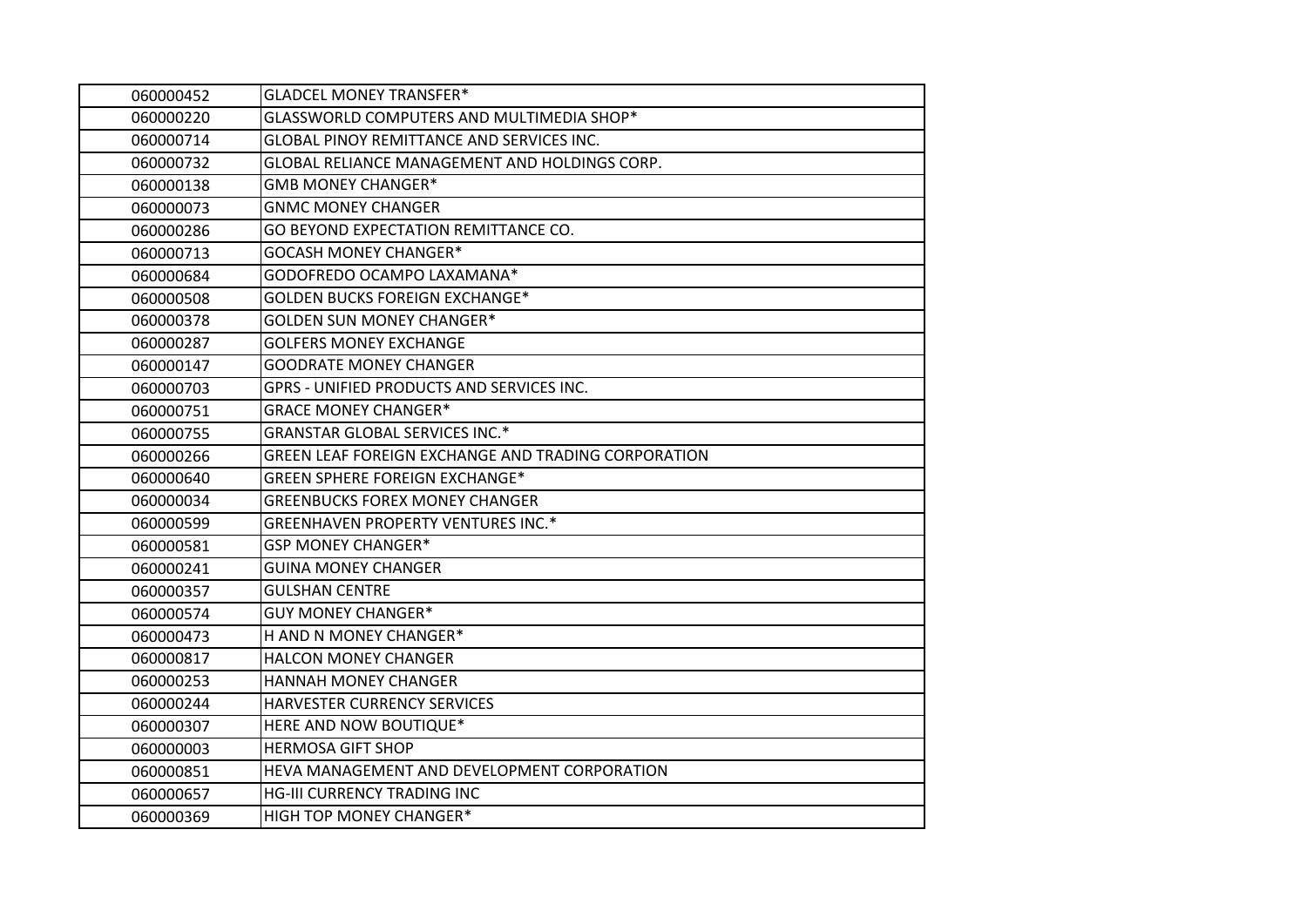| 060000347 | HIGH VALUE MONEY CHANGER                                  |
|-----------|-----------------------------------------------------------|
| 060000756 | HJA MONEY CHANGER*                                        |
| 060000190 | <b>I CHANGE MONEY FOREX</b>                               |
| 060000726 | <b>IBAYAD ONLINE VENTURES INC</b>                         |
| 060000122 | ICHIBAN-J GIFT SHOP WINES AND PAINTINGS                   |
| 060000680 | <b>IDEAL MONEY CHANGER*</b>                               |
| 060000344 | IFX EXCHANGE INC.                                         |
| 060000471 | ILAGAN GOODLUCK TRADING*                                  |
| 060000500 | <b>IMEE'S FOREX MONEY CHANGER*</b>                        |
| 060000380 | <b>INAYAB INC.</b>                                        |
| 060000249 | <b>INTERCITY EMPLOYMENT SERVICES*</b>                     |
| 060000664 | <b>INTERVEST PROJECTS INC</b>                             |
| 060000638 | <b>I-PAY COMMERCE VENTURES INC.</b>                       |
| 060000181 | <b>ISHE'S MONEY CHANGER</b>                               |
| 060000219 | <b>ITRANSFER INC.</b>                                     |
| 060000669 | <b>IVP MONEY EXCHANGE*</b>                                |
| 060000097 | IZAHR MONEY CHANGER*                                      |
|           | J. FOJAS FOREIGN EXCHANGE, MONEY REMITTANCE &             |
| 060000719 | <b>BILLS PAYMENT</b>                                      |
| 060000738 | J.P.T. CENTRAL CORPORATE HOLDING & MANAGEMENT CORPORATION |
| 060000079 | JAA MONEY CHANGER*                                        |
| 060000361 | JACINTO MONEY CHANGER                                     |
| 060000101 | JACKIE'S FOREIGN EXCHANGE AND MONEY TRANSFER              |
| 060000341 | <b>JAIHANA MONEY CHANGER</b>                              |
| 060000493 | JALANDONI MONEY CHANGER & REMITTANCES                     |
| 060000543 | <b>JAM-JAM MONEY CHANGER</b>                              |
| 060000205 | JANE MONEY CHANGER*                                       |
| 060000398 | JAR MONEY CHANGER*                                        |
| 060000228 | <b>JAVO ENTERPRISES</b>                                   |
| 060000336 | JAYDEES BOUTIQUE AND GIFTSHOP                             |
| 060000679 | JBIMS MONEY CHANGER*                                      |
| 060000698 | JD MONEY CHANGER*                                         |
| 060000033 | <b>JEMCA MONEY CHANGER</b>                                |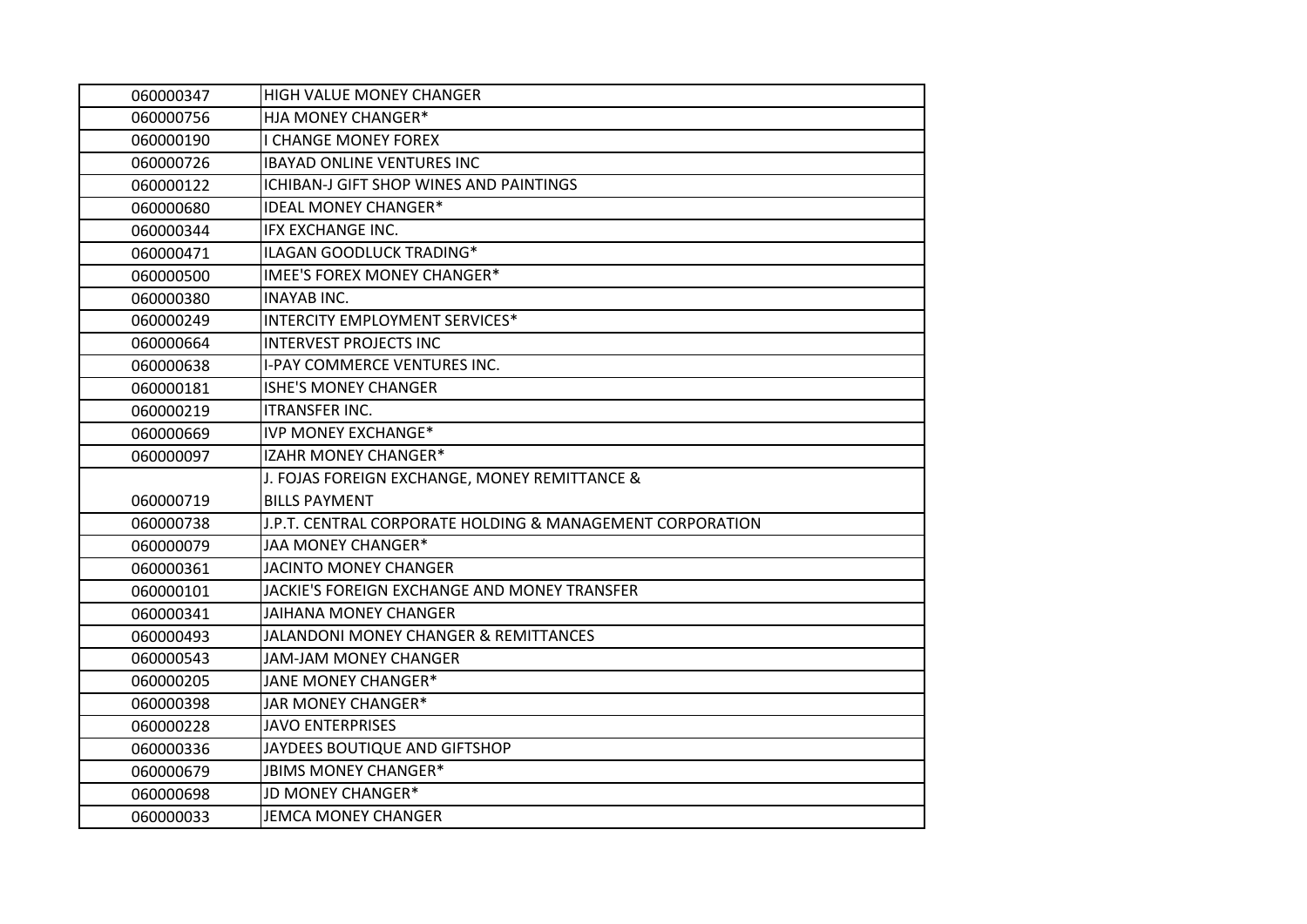| 060000367 | <b>JES-MER MONEY CHANGER</b>            |
|-----------|-----------------------------------------|
| 060000496 | JET TWENTY THREE MONEY CHANGER          |
| 060000683 | JETHRO MONEY CHANGER*                   |
| 060000705 | JEWEL BOX MONEY CHANGER*                |
| 060000730 | JIWON MONEY CHANGER*                    |
| 060000310 | <b>JLA MONEY CHANGER</b>                |
| 060000143 | JM YUMANG MONEY CHANGER*                |
| 060000488 | JMY MONEY CHANGER*                      |
| 060000173 | JODALYX DOLLAR EXCHANGE                 |
| 060000660 | JOE CITA STORE AND MONEY CHANGER*       |
| 060000018 | <b>JOF FOREX TRADING</b>                |
| 060000222 | JOHN DAVID MONEY CHANGER                |
| 060000789 | JOPERS MONEY CHANGER*                   |
| 060000747 | JOSIE MONEY CHANGER*                    |
| 060000577 | JOY & JOSIE'S MONEY CHANGER*            |
| 060000408 | JOYCE FOREIGN EXCHANGE                  |
| 060000406 | JOYLUCK FOREX INC.*                     |
| 060000548 | JR CHARITY MONEY CHANGER*               |
| 060000349 | JR/JULIE MONEY CHANGER*                 |
| 060000412 | <b>JREMIT818 CORPORATION</b>            |
| 060000649 | JRS BUSINESS CORPORATION                |
| 060000274 | JS ONE STOP SERVICES, CO.*              |
| 060000263 | JTG EASYMONEY- EAST CORP                |
| 060000475 | <b>KEY WEST TRADING</b>                 |
| 060000846 | KHAYR CURRENCY EXCHANGE SERVICES        |
| 060000174 | <b>KING POWER FOREX</b>                 |
| 060000289 | KINGS HOPEWELL GROUP CORPORATION        |
| 060000462 | <b>KMJ MONEY CHANGER</b>                |
| 060000601 | KOHIWELL INC*                           |
| 060000481 | <b>KRISTEL MONEY CHANGER*</b>           |
| 060000428 | KRYSTEL GIFT SHOP AND FOREIGN EXCHANGE* |
| 060000023 | L CASTILLO MONEY CHANGER                |
| 060000633 | L.S.PAMA MONEY CHANGER*                 |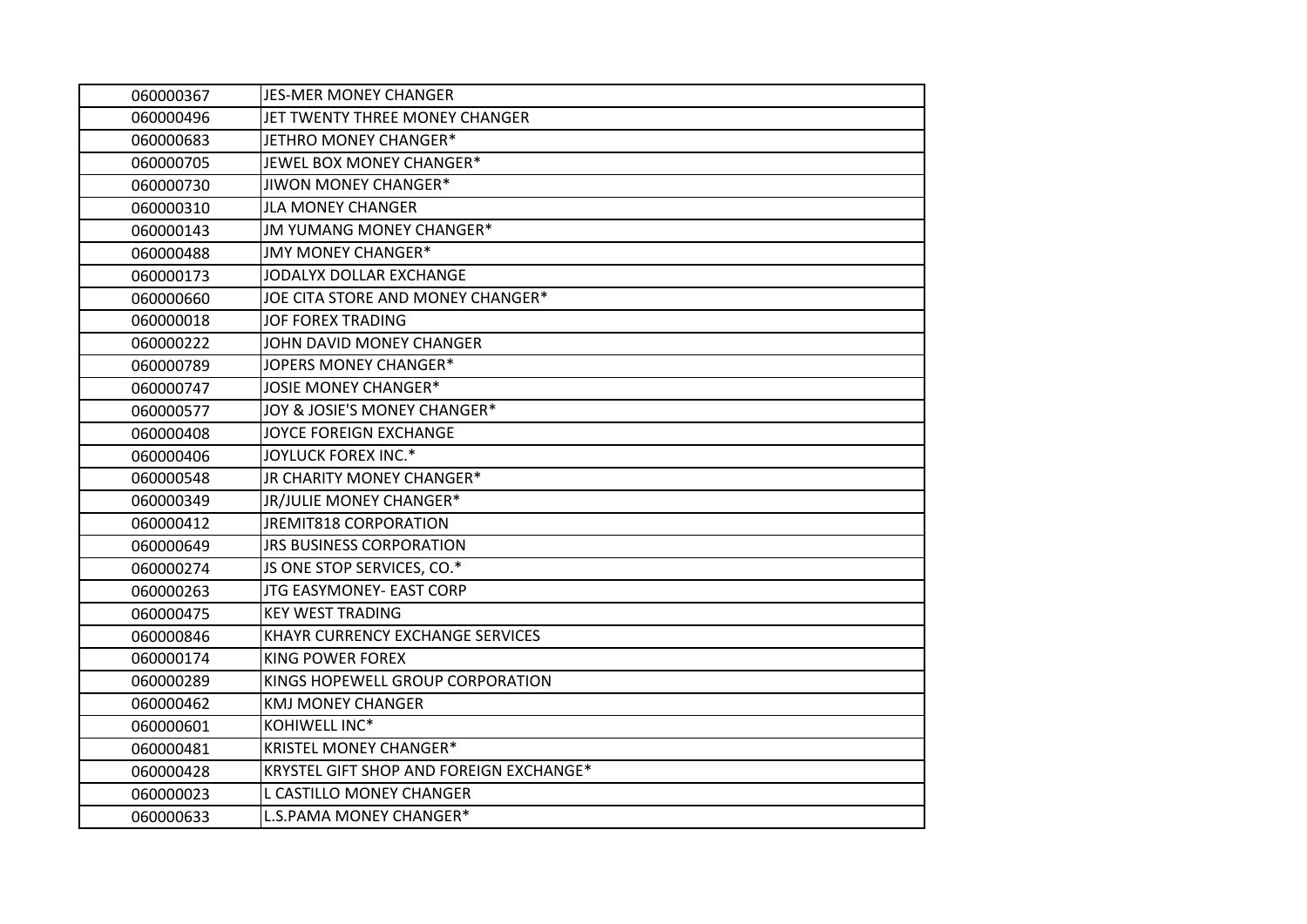| 060000025 | LADY DIAMOND FOREIGN EXCHANGE SERVICE             |
|-----------|---------------------------------------------------|
| 060000192 | LADY JANIA MONEY CHANGER*                         |
| 060000245 | LADY SHEENA MONEY CHANGER                         |
| 060000098 | LADY SHERHANA MONEY CHANGER*                      |
| 060000403 | LAKE SHORE CCY INCORPORATED                       |
| 060000160 | <b>LANTIN MONEY CHANGER</b>                       |
| 060000831 | <b>LAOAC FOREIGN EXCHANGE SERVICES</b>            |
| 060000221 | LAOAG CENTRAL MONEY CHANGER & REMITTANCE SERVICES |
| 060000299 | <b>LBC EXPRESS INC</b>                            |
| 060000058 | <b>LBL MONEY CHANGER</b>                          |
| 060000455 | LDN FOREIGN EXCHANGE                              |
| 060000165 | <b>LIBERTY FOREIGN EXCHANGE</b>                   |
| 060000063 | LINA ANTONELO DOLLAR EXCHANGE*                    |
| 060000159 | LINDYTECH INC.                                    |
| 060000797 | LINE CLOVER - D TRADING INC*                      |
| 060000195 | LKJ MONEY CHANGER INC                             |
| 060000248 | LMI EXPRESS DELIVERY INC                          |
| 060000189 | LOLITA S. PAMA MONEY CHANGER                      |
| 060000641 | LORAINE MONEY CHANGING SERVICES                   |
| 060000301 | LTR MONEY REMITTANCE & MONEY EXCHANGE             |
| 060000419 | LTR TRADING*                                      |
| 060000824 | LUCKY DRAGON MONEY CHANGER                        |
| 060000187 | LUKE 1.37 TRAVEL AND TOURS*                       |
| 060000295 | LUZ V MONEY CHANGER*                              |
| 060000809 | M AND M MONEY CHANGING SERVICES                   |
| 060000085 | M.E.A. FOREX CORPORATION                          |
| 060000146 | M.G.P. MONEY CHANGER                              |
| 060000661 | M.J. MONEY CHANGER*                               |
| 060000191 | M.S. MONEY CHANGER                                |
| 060000656 | M.Y. MONEY CHANGER*                               |
| 060000617 | MACDICE NATIVIDAD ENTERPRISE*                     |
| 060000558 | MADISON SHOPPING PLAZA INC.                       |
| 060000305 | MADRIAGA MONEY CHANGER*                           |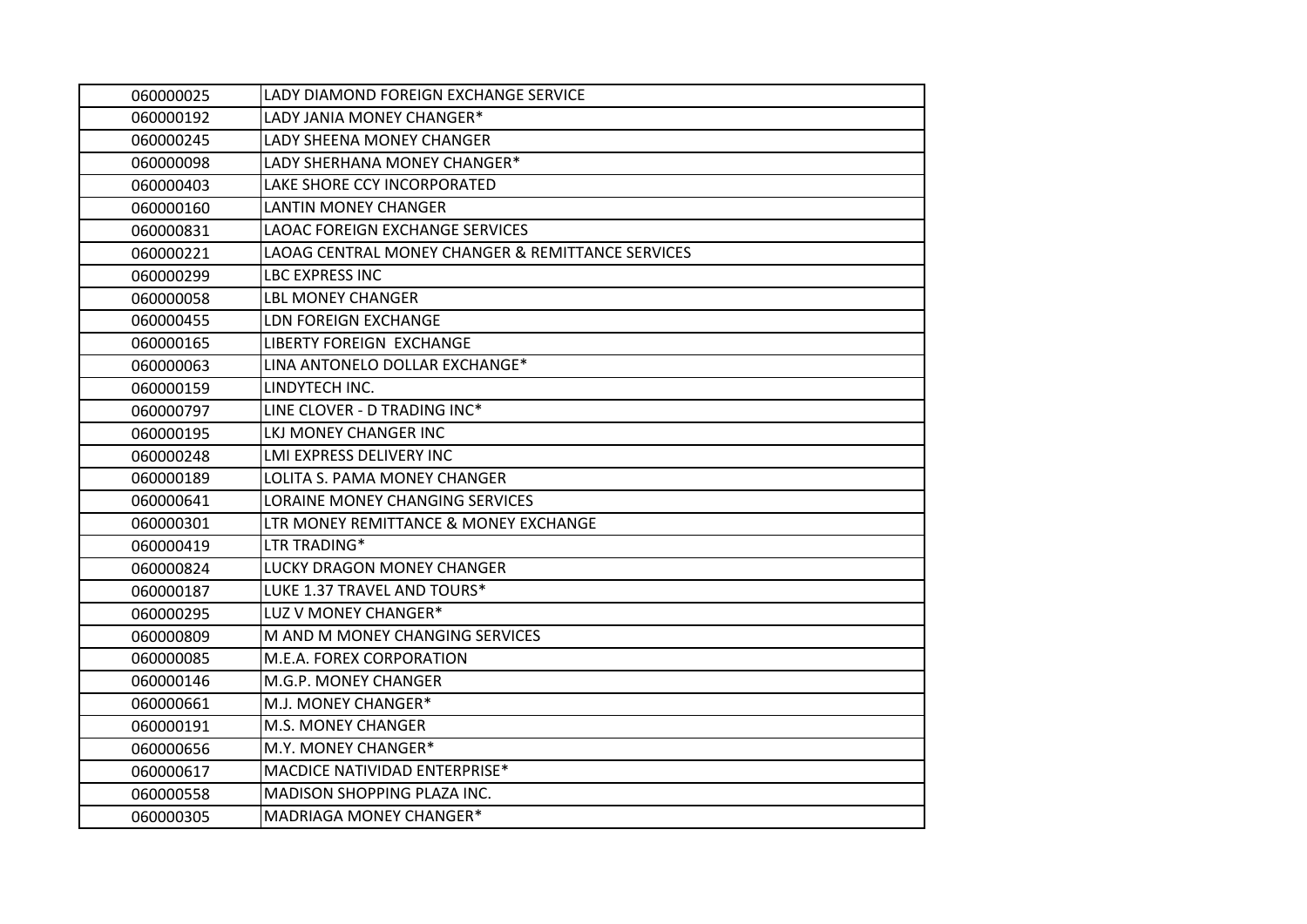| 060000427 | MAGICHANGER INC.*                                                      |
|-----------|------------------------------------------------------------------------|
| 060000512 | MAIN SHOPPING PRINCESS PHILS INC.                                      |
| 060000535 | MAINSTREAM BUSINESS INC.                                               |
| 060000468 | MAJOR SHOPPING MANAGEMENT CORPORATION                                  |
| 060000084 | MAKIEJ MONEY CHANGER*                                                  |
| 060000457 | MALU FOREIGN EXCHANGE*                                                 |
| 060000539 | MANDURRIAO STAR INC.                                                   |
| 060000086 | MANILA FOREX DAMAR CORPORATION                                         |
| 060000534 | <b>MANILA SOUTHERN ASSOCIATES</b>                                      |
| 060000807 | MANNA EXPRESS REMIT AND EXCHANGE INC.*                                 |
| 060000004 | MANNY'S MONEY REMITTANCE AND FROEX SERVICES INC                        |
| 060000186 | <b>MANUEL MONEY CHANGER</b>                                            |
| 060000150 | <b>MARCELO MONEY CHANGER</b>                                           |
| 060000152 | <b>MARHABA MONEY CHANGER</b>                                           |
| 060000069 | MARIA THERESA MONEY CHANGER                                            |
| 060000172 | MARJAM MONEY CHANGER CORPORATION*                                      |
| 060000593 | MARKET PLACE CHRISTIAN CHURCH TRANSPORT AND MULTI-PURPOSE COOPERATIVE* |
| 060000582 | MARKET STRATEGIC FIRM INC.                                             |
| 060000064 | MARKIELS MONEY CHANGER*                                                |
| 060000042 | MARKWELL MONEY MART INC                                                |
| 060000613 | MASTER SHOPPERS VENUE INC.                                             |
| 060000566 | <b>MAXICASH EXPRESS INC</b>                                            |
| 060000702 | MAYON SHOPPERS LIFESTYLE CORPORATION                                   |
| 060000313 | MBA MILES PADALA INC                                                   |
| 060000115 | MC FOREX CORPORATION                                                   |
| 060000175 | MCEX FOREIGN EXCHANGE                                                  |
| 060000105 | MEGA TREND FOREX CORPORATION                                           |
| 060000619 | MELCO RESORTS LEISURE PHP CORPORATION                                  |
| 060000528 | MERCANTILE STORES GROUP INC.                                           |
| 060000180 | MERCYDITHA MONEY CHANGER*                                              |
| 060000491 | <b>MERIDA MONEY CHANGER*</b>                                           |
| 060000537 | MERIDIEN BUSINESS LEADER INC.                                          |
| 060000302 | <b>MERLY'S MONEY CHANGER*</b>                                          |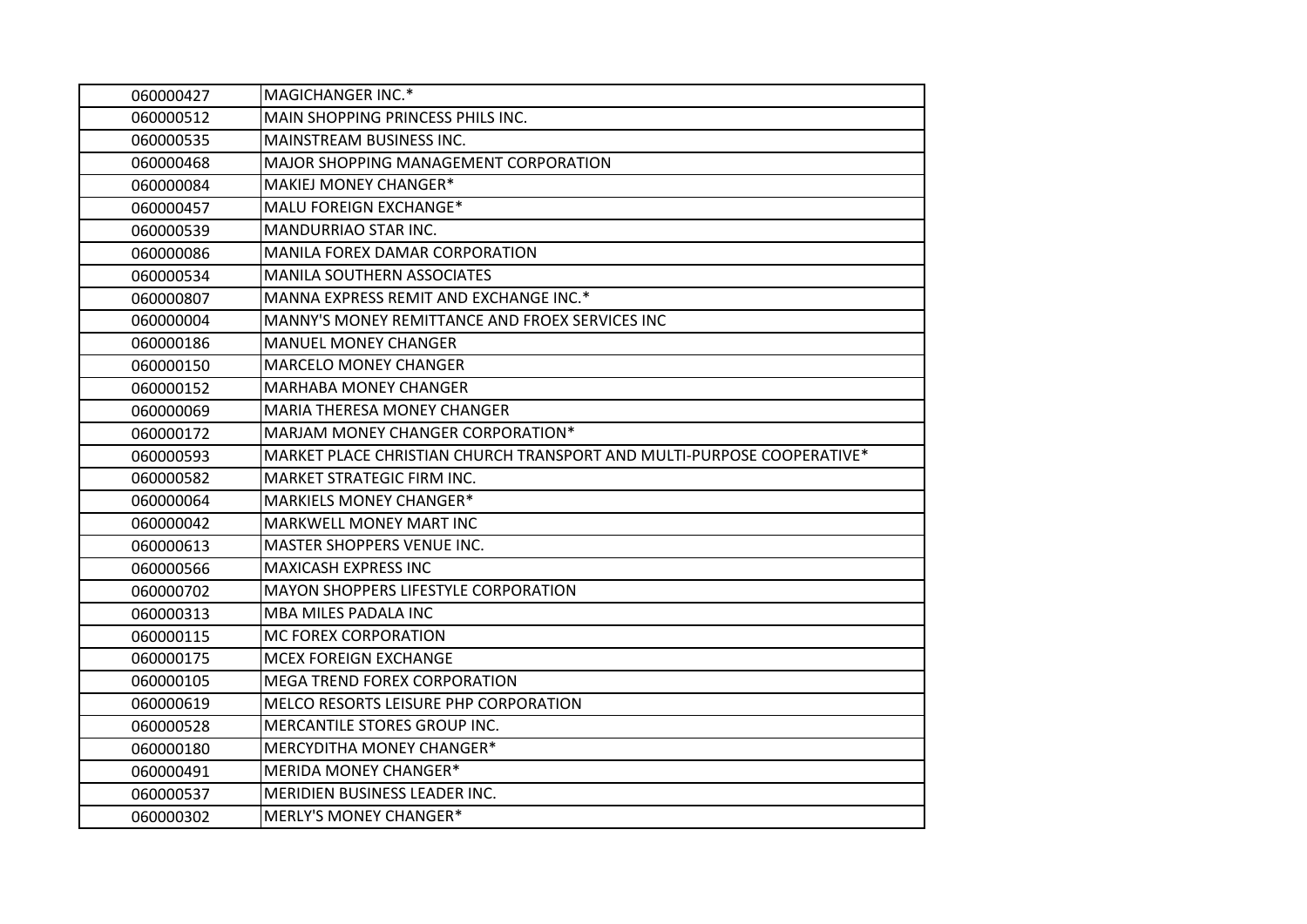| 060000531 | METRO MAIN STAR ASIA CORPORATION                |
|-----------|-------------------------------------------------|
| 060000511 | METRO MANILA SHOPPING MECCA CORPORATION         |
| 060000621 | METRO RETAIL STORES GROUP INC.                  |
| 060000017 | <b>MG FOREX CORP</b>                            |
| 060000027 | <b>MGM MONEY CHANGER</b>                        |
| 060000155 | MICHAEL SHOPPING CENTER*                        |
| 060000504 | MIC-MIC'S MONEY CHANGER*                        |
| 060000560 | MIDDLE STORE UNITED INC.                        |
| 060000170 | MI-JO MONEY CHANGER*                            |
| 060000735 | MILEX FOREIGN EXCHANGE*                         |
| 060000102 | MIMA'S MONEY EXCHANGE*                          |
| 060000546 | MIMI MONEY CHANGER*                             |
| 060000203 | <b>MIM'S MONEY CHANGER</b>                      |
| 060000524 | MINDANAO SHOPPERS DAILY DESTINATION CORPORATION |
| 060000530 | MINDANAO SHOPPING DESTINATION CORPORATION       |
| 060000391 | <b>MINDA'S MONEY CHANGER</b>                    |
| 060000567 | MJC FOREX CORPORATION*                          |
| 060000290 | MJSC MONEY EXCHANGE SERVICES                    |
| 060000268 | <b>MLA TRADING</b>                              |
| 060000196 | MLEX 777 CORPORATION                            |
| 060000265 | MMMR MONEY CHANGER*                             |
| 060000749 | MOHUR INC.*                                     |
| 060000495 | <b>MONEY CHANGER*</b>                           |
| 060000828 | MONEY CHANGING SERVICES NARA TRAVEL             |
| 060000606 | MONEY MOVERS INC.                               |
| 060000293 | MONEY TALK'S MONEY CHANGER*                     |
| 060000816 | MONEYBEES FOREX CORPORATION                     |
| 060000849 | MONEYGRAM PAYMENT SYSTEMS PHILIPPINES INC.      |
| 060000536 | MONEYHOLIC PAYSHOP INC                          |
| 060000533 | MONEYHUB INC                                    |
| 060000062 | MONEYWISE FINANCIAL SERVICES                    |
| 060000161 | MONTEAL MONEY CHANGER SERVICES                  |
| 060000183 | MOOLAH TRADING                                  |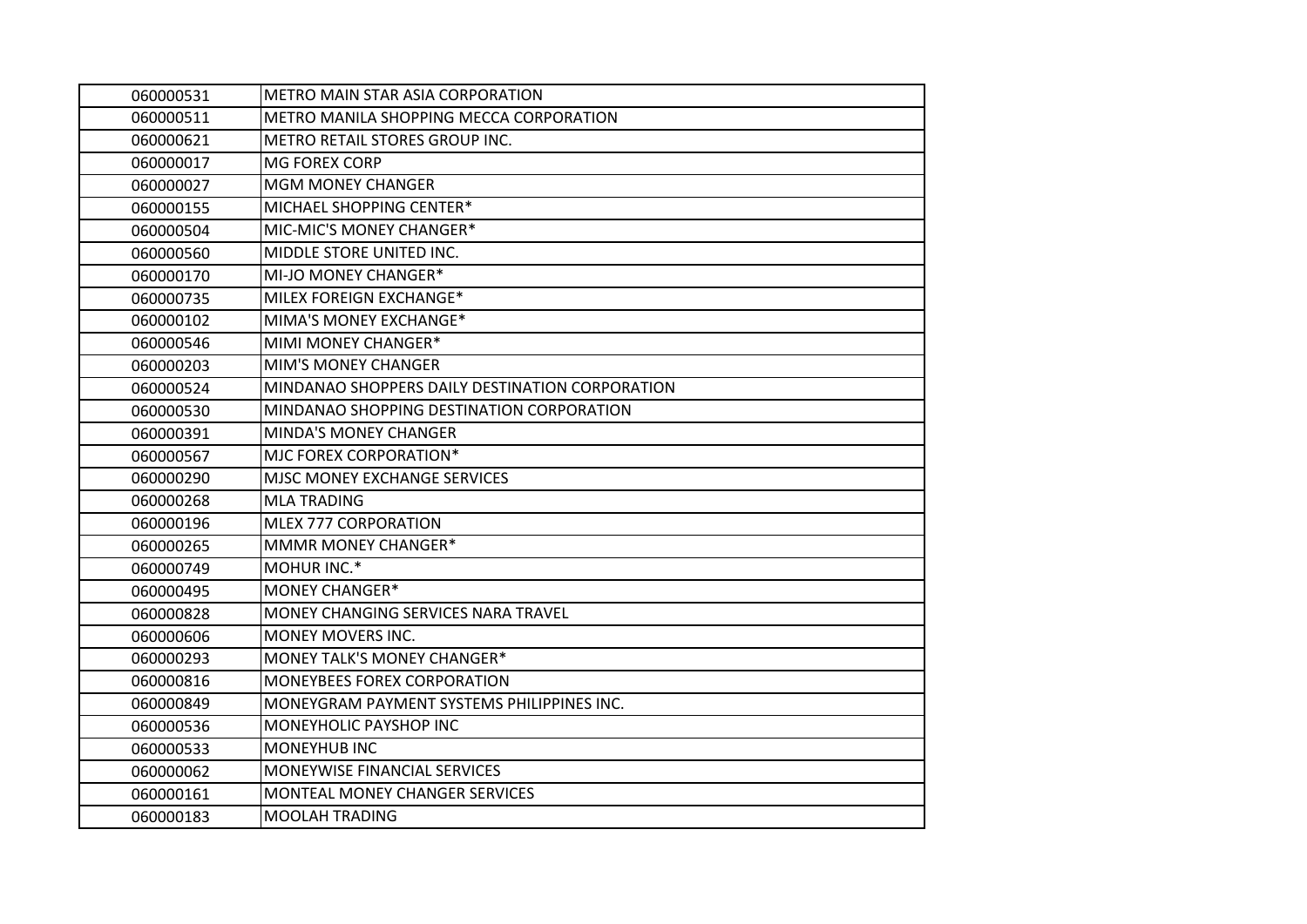| 060000239 | <b>MOONLIGHT MONEY CHANGER</b>                   |
|-----------|--------------------------------------------------|
| 060000364 | <b>MOROMAX FOREIGN EXCHANGE</b>                  |
| 060000113 | MS ALLIANCE CORP.                                |
| 060000538 | <b>MULTI STORES CORPORATION</b>                  |
| 060000541 | MY SHOPPINGLANE CEBU CORPORATION                 |
| 060000814 | MYEONG DONG MONEY CHANGER AND TRAVEL AGENCY INC. |
| 060000231 | MYSINAG GLOBAL REMIT INC                         |
| 060000411 | N. TALUSOB MONEY CHANGER*                        |
| 060000121 | <b>NAILAS MONEY CHANGER</b>                      |
| 060000760 | <b>NANAK MONEY CHANGER*</b>                      |
| 060000478 | <b>NARITA MONEY CHANGER</b>                      |
| 060000309 | NC FOREIGN CURRENCY CORP.                        |
| 060000850 | <b>NCS MONEY CHANGER</b>                         |
| 060000092 | <b>NEIL MONEY CHANGER</b>                        |
| 060000296 | NELLE'S MONEY CHANGER*                           |
| 060000352 | NEOGOLD MONEY CHANGER*                           |
| 060000177 | <b>NES MONEY CHANGER</b>                         |
| 060000218 | <b>NETH REMITTANCE SERVICES</b>                  |
| 060000393 | NEW DAVAO JULIE TRADING*                         |
| 060000470 | NEW ORMOC MONEY CHANGER*                         |
| 060000458 | <b>NEW YORK BAY PHILIPPINES</b>                  |
| 060000070 | NICOLE MONEY CHANGER                             |
| 060000151 | <b>NIKKO CURRENCIES</b>                          |
| 060000258 | NIKKO FOREIGN EXCHANGE*                          |
| 060000010 | <b>NIKKO MART</b>                                |
| 060000333 | NINE AM MONEY CHANGER                            |
| 060000630 | <b>NINE TEN MONEY CHANGER</b>                    |
| 060000635 | NJ JAMES MONEY CHANGER*                          |
|           | <b>NOAHARK REMITTANCE AND</b>                    |
| 060000725 | <b>FOREIGN EXCHANGE SERVICES*</b>                |
| 060000052 | <b>NOLVIE MONEY EXCHANGE*</b>                    |
| 060000768 | <b>NORMAS MONEY CHANGER</b>                      |
| 060000676 | NOR'S FOREIGN CURRENCY EXCHANGE*                 |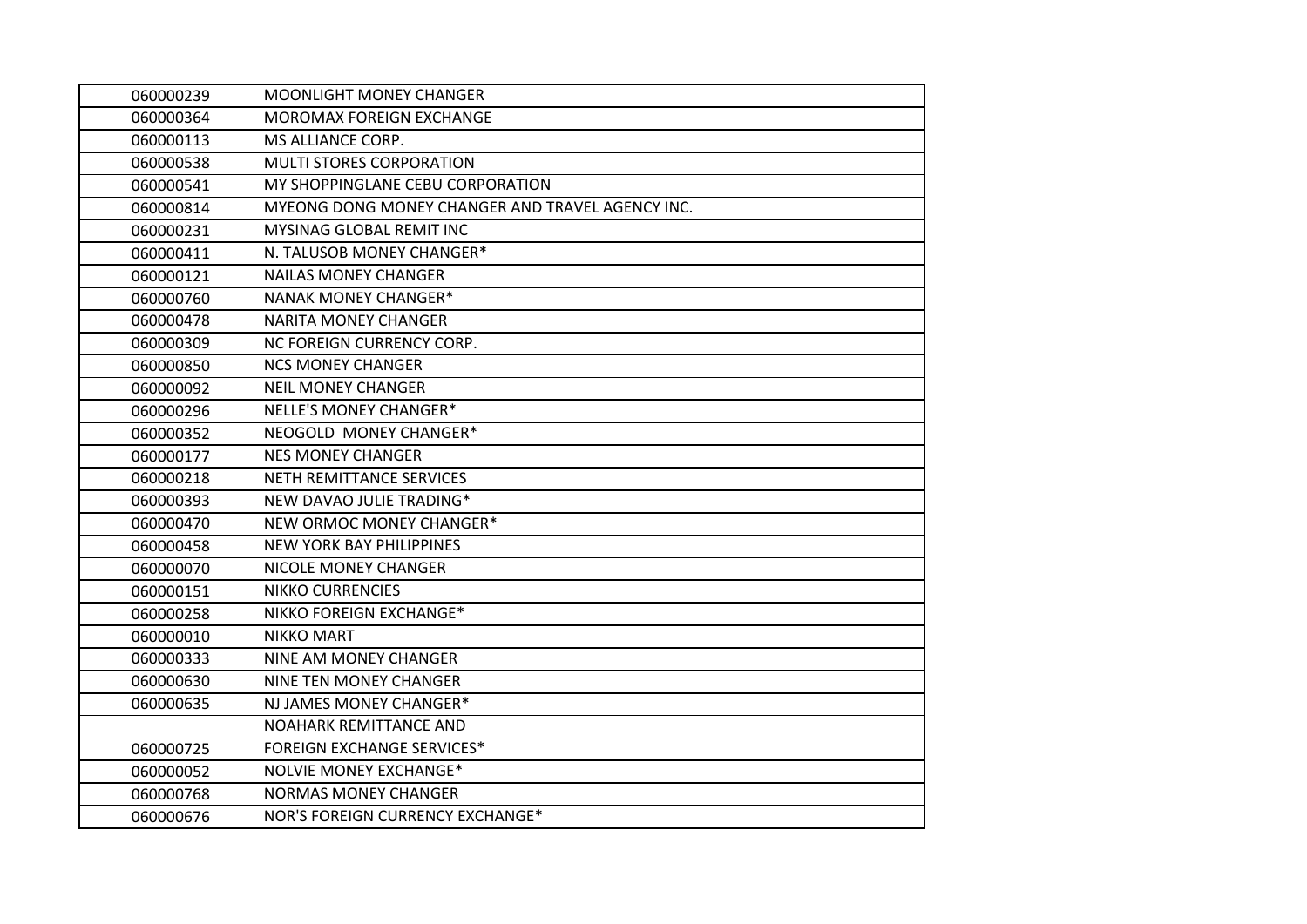| 060000671 | NORTH TRIANGLE HOTEL VENTURES INC                 |
|-----------|---------------------------------------------------|
| 060000251 | <b>NUR MONEY CHANGER</b>                          |
| 060000135 | NURHA'S GIFT SHOP AND MONEY CHANGER*              |
| 060000075 | <b>NURJAY MONEY CHANGER*</b>                      |
| 060000327 | OBETH AND ALONA MONEY CHANGER*                    |
| 060000742 | OCO FOREIGN EXCHANGE*                             |
| 060000786 | OKTION MONEY CHNAGER CORP*                        |
| 060000609 | <b>OMAN MONEY CHANGER*</b>                        |
| 060000690 | <b>OMANAS MONEY CHANGER*</b>                      |
| 060000838 | <b>OMAR'S MONEY CHANGER</b>                       |
| 060000292 | ONE PLUS ONE MONEY CHANGER                        |
| 060000810 | ONE X C CORPORATION                               |
| 060000483 | OPTIMUM EXCHANGE REMIT INC                        |
| 060000385 | OPTIMUM TRADER (CURRENCY SPECIALIST)*             |
| 060000119 | <b>OURYES CORPORATION</b>                         |
| 060000444 | OUTBOX INBOX COURIER AND BUSINESS SERVICE CENTER  |
| 060000830 | OWC PHILIPPINES CORP.                             |
| 060000549 | OYP MONEY CHANGER*                                |
| 060000381 | P. ALDANA MONEY CHANGER                           |
| 060000804 | P. LACUATA MONEY CHANGER*                         |
| 060000715 | PALITAN MONEY CHANGER*                            |
| 060000436 | PAMPANGA GREENBUCK CORPORATION                    |
| 060000736 | PANGLAO I-TRAVEL MONEY CHANGER*                   |
| 060000208 | PARAMOUNT FOREIGN EXCHANGE AND REMITTANCE SERVICE |
| 060000839 | PAYCASH 24 INC.                                   |
| 060000182 | PBYY CURRENCY EXCHANGE                            |
| 060000375 | PERAGRAM INC.                                     |
| 060000596 | PERAME MONEY CHANGER                              |
| 060000522 | PESO FORWARD INC                                  |
| 060000314 | PESO MART MONEY EXCHANGE*                         |
| 060000093 | PETNET INC.                                       |
| 060000521 | PEYLEY MONEY CHANGER                              |
| 060000692 | PHILIPPINE DIGITAL ASSET EXCHANGE PDAX INC.       |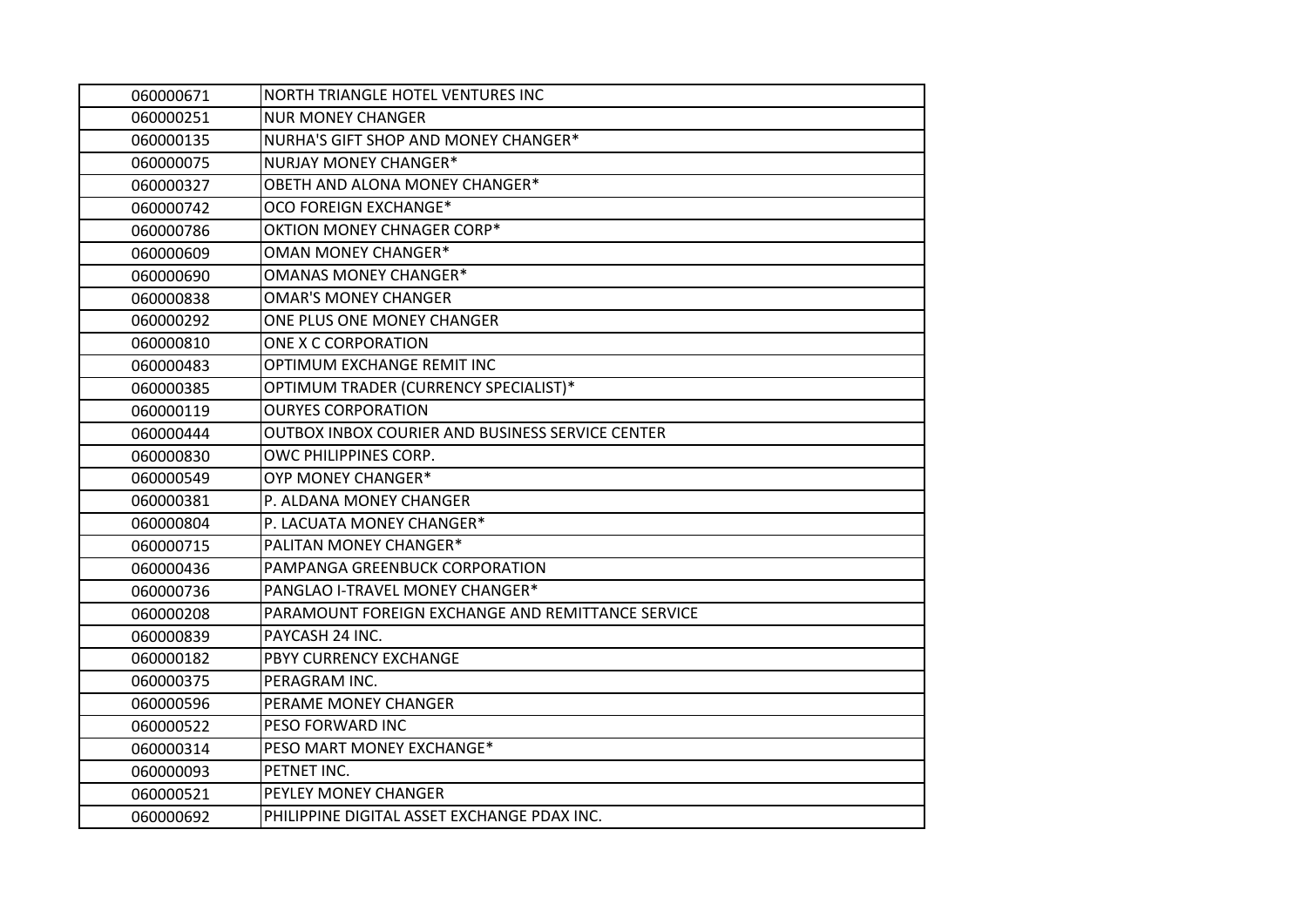| 060000833 | PHILIPPINE POSTAL CORPORATION                |
|-----------|----------------------------------------------|
| 060000110 | PHILIPPINE SEVEN CORPORATION                 |
| 060000273 | PICK RATE MONEY CHANGER*                     |
| 060000404 | PINOY EXPRESS HATID PADALA SERVICES INC      |
| 060000413 | PINOY PERA PADALA INC.                       |
| 060000426 | PISOPAY.COM INC.                             |
| 060000163 | PJ MONEY EXCHANGE INC                        |
| 060000448 | PJTWO MONEY CHANGER*                         |
| 060000453 | <b>PMLOPEZ FOREX CORP</b>                    |
| 060000178 | POPULAR MONEY CHANGER                        |
| 060000610 | PORTSIDE MONEY CHANGER*                      |
| 060000801 | PPS-PEPP FINANCIAL SERVICES CORPORATION      |
| 060000852 | PPS-PEPP MONEY SHOP SERVICES CORPORATION     |
| 060000005 | PRIME VALUE REMITTANCE                       |
| 060000005 | PRIME VALUE REMITTANCE                       |
| 060000212 | PRINCE ROCKWELL MONEY CHANGER CORP.          |
| 060000294 | PROGRESSIVE FOREX CORP.                      |
| 060000168 | <b>PSULIT MONEY CHANGER*</b>                 |
| 060000724 | PURPLE STONE AND RIVER MONEY EXCHANGE INC.*  |
| 060000569 | PYRAMID EMPORIUM MONEY CHANGER & REMITTANCE* |
| 060000374 | Q EXCHANGE MONEY CHANGER                     |
| 060000399 | <b>QMX MONEY CHANGING SERVICE INC.</b>       |
| 060000238 | <b>QR MONEY CHANGER AND REMITTANCE</b>       |
| 060000673 | <b>QUANTUM CCY EXCHANGE INCORPORATED</b>     |
| 060000157 | <b>QUENCESS MONEY CHANGER*</b>               |
| 060000694 | R. L. CANCIO FOREIGN EXCHANGE*               |
| 060000708 | R. R. MONEY CHANGER*                         |
| 060000046 | R.A. FRANCISCO MONEY CHANGER                 |
| 060000232 | RADIANT INSTAPAY INC                         |
| 060000653 | RALPH'S FOREIGN EXCHANGE                     |
| 060000065 | <b>RAMOS MONEY CHANGER</b>                   |
| 060000024 | RAPID FOREIGN EXCHANGE DEALER                |
| 060000359 | RASHIDA MONEY CHANGER                        |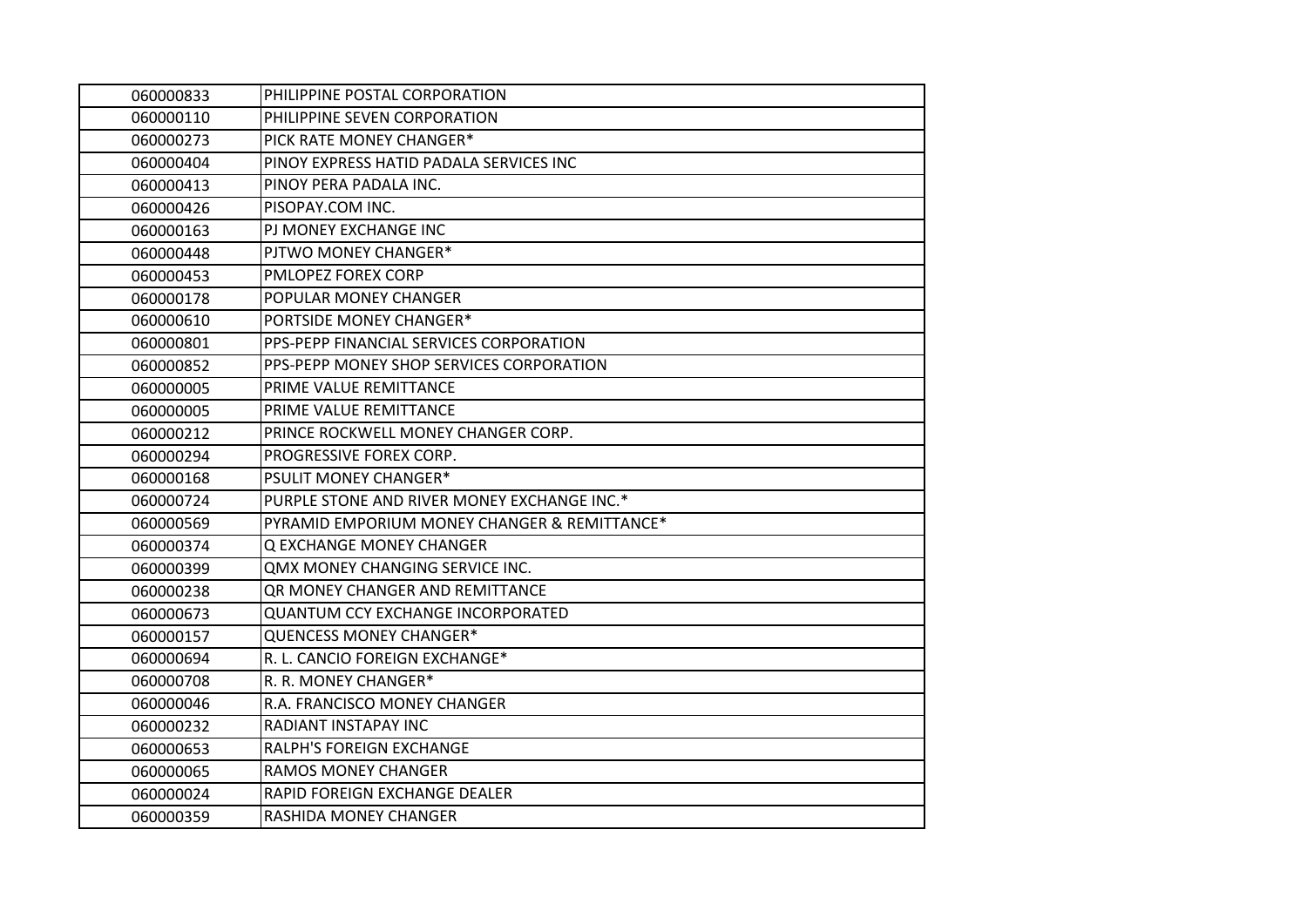| 060000666 | RAYGIN MONEY CHANGER*                           |
|-----------|-------------------------------------------------|
| 060000008 | RCSY FOREIGN EXCHANGE SERVICES                  |
| 060000395 | RD CASH PADALA INC                              |
| 060000107 | REBITTANCE INC.                                 |
| 060000315 | RED EMPIRE MONEY CHANGER & REMITTANCE SERVICES* |
| 060000275 | RED ROSE MONEY CHANGER AND REMITTANCE SERVICES* |
| 060000136 | RELIABLE PESOREMIT PHILS. INC                   |
| 060000250 | <b>RENNER'S MONEY CHANGER*</b>                  |
| 060000304 | <b>REN'S FOREIGN EXCHANGE</b>                   |
| 060000765 | RFA DOLLAR AND FOERIGN EXCHANGE*                |
| 060000689 | RG SOBREVEGA MONEY CHANGER*                     |
| 060000822 | RIA MONEY TRANSFER INC.                         |
| 060000276 | RICHIE FOREIGN EXCHANGE*                        |
| 060000036 | RICHIE MONEY CHANGER                            |
| 060000032 | RIO DOOR TO DOOR DELIVERY SERVICES              |
| 060000625 | RM MONEY CHANGER                                |
| 060000388 | <b>RNR MONEY CHANGER*</b>                       |
| 060000562 | ROBINSONS BANK BUTUAN CITY*                     |
| 060000580 | ROBINSON'S INCORPORATED*                        |
| 060000654 | RODLEN GIFTSHOP AND MONEY CHANGER               |
| 060000306 | ROMELLAN MONEY CHANGER*                         |
| 060000330 | <b>RONDA MONEY CHANGER*</b>                     |
| 060000118 | ROYAL-TY FOREIGN CURRENCY CORP*                 |
| 060000200 | RURALNET INC.                                   |
| 060000035 | S & D MONEY CHANGER CO                          |
| 060000806 | S.A. PARACAD REMITTANCE SERVICES*               |
| 060000277 | SAFESERVE COMPANY INC                           |
| 060000757 | <b>SALDIS MONEY CHANGER*</b>                    |
| 060000272 | SALINAS PLAZA MONEY CHANGER*                    |
| 060000280 | SAMCHAN FOREIGN EXCHANGE CORP.                  |
| 060000634 | SANDPEARL FOREIGN EXCHANGE*                     |
| 060000559 | SANFORD MARKETING CORPORATION                   |
| 060000323 | <b>SANNY MONEY CHANGER*</b>                     |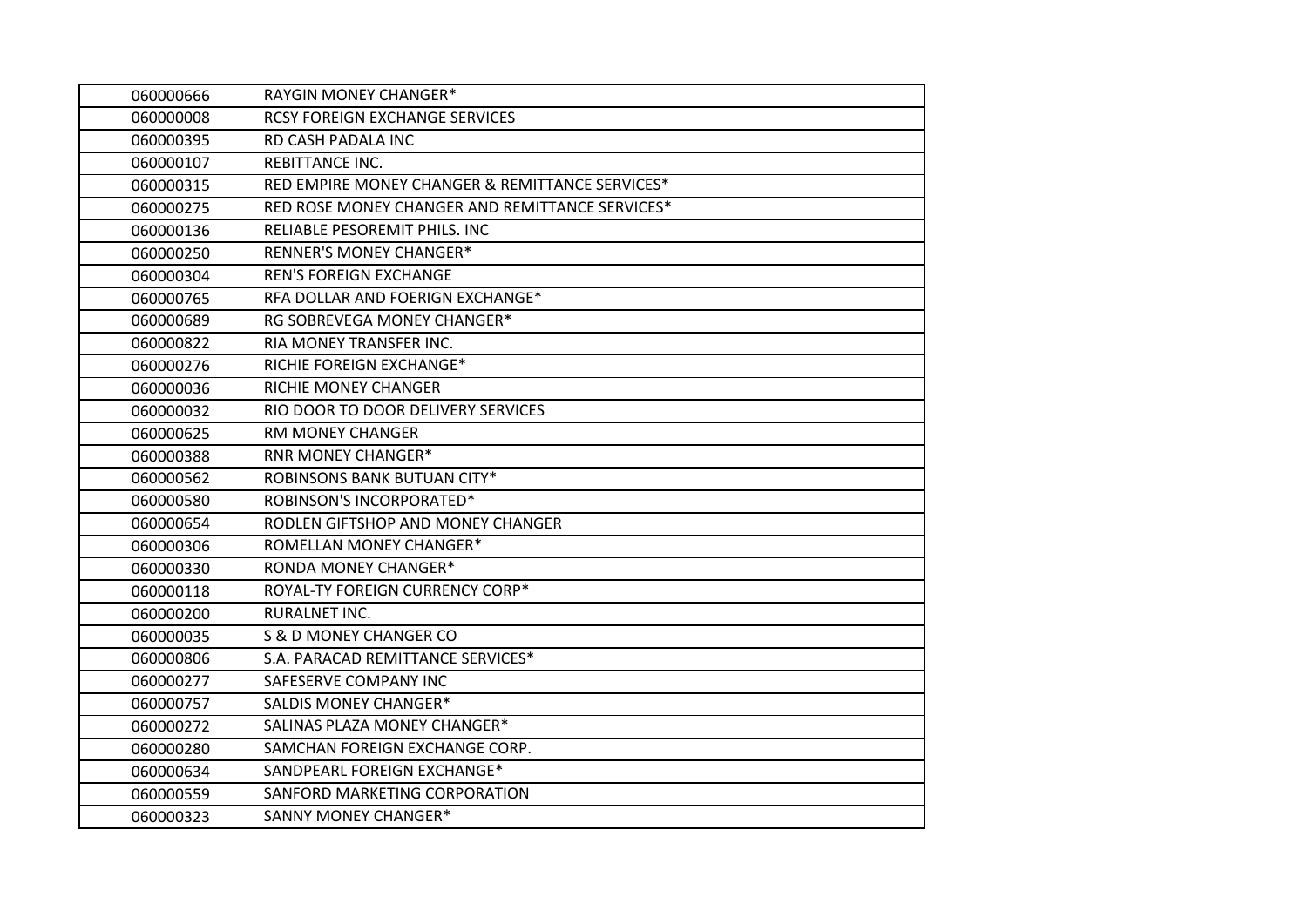| 060000262 | SANRY'S FOREIGN CURRENCY EXCHANGE INC           |
|-----------|-------------------------------------------------|
| 060000405 | SARAH-ASHLEY MONEY CHANGER                      |
| 060000050 | <b>SEA M MONEY CHANGER</b>                      |
| 060000442 | SEASHINE MONEY CHANGER*                         |
| 060000256 | SHABRINELLE CORPORATION                         |
| 060000667 | SHALIMAR MONEY CHANGER                          |
| 060000198 | SHARALYN S. PEDREÑA MONEY CHANGER*              |
| 060000128 | <b>SHARAN'S TRADING*</b>                        |
| 060000167 | <b>SHARIEF FOREIGN EXCHANGE</b>                 |
| 060000565 | SHAYMAN GIFTSHOP AND MONEY CHANGER              |
| 060000077 | SHEEHA AMAN MONEY CHANGER*                      |
| 060000059 | SHEREENA MONEY CHANGER                          |
| 060000848 | SHIVA MONEY CHANGING SERVICES                   |
| 060000855 | SHOGUN MANAGEMENT AND DEVELOPMENT CORPORATION   |
| 060000141 | <b>SIDECO MONEY CHANGER</b>                     |
| 060000216 | SIGNED AND DELIVERED INC                        |
| 060000431 | SILMAN MONEY CHANGER*                           |
| 060000397 | SILVERENPURPURA MONEY CHANGER*                  |
| 060000322 | SINGAPORE III MONEY CHANGER                     |
| 060000677 | SITTI MONEY CHANGER*                            |
| 060000202 | <b>SKY RATE MONEY CHANGER*</b>                  |
| 060000039 | SKYCASH REMITTANCE CORPORATION*                 |
| 060000501 | <b>SLB MONEY CHANGER</b>                        |
| 060000615 | SM MART INC.                                    |
| 060000710 | <b>SMARS MONEY CHANGER*</b>                     |
| 060000125 | <b>SMART CHOICE MONEY CHANGER</b>               |
| 060000312 | SOCIALITE MONEY CHANGER                         |
| 060000561 | SOHAILA MONEY CHANGER                           |
| 060000362 | SOPHIA ELISE'S FOREIGN EXCHANGE                 |
| 060000819 | SOUTHLAND COMMERCIAL COMPLEX INCORPORATED       |
| 060000278 | SPEED MONEY TRANSFER PHILIPPINES INC.*          |
| 060000156 | SPOT RATE MONEY CHANGER & REMITTANCE CENTER INC |
| 060000297 | <b>SRV MONEY CHANGER*</b>                       |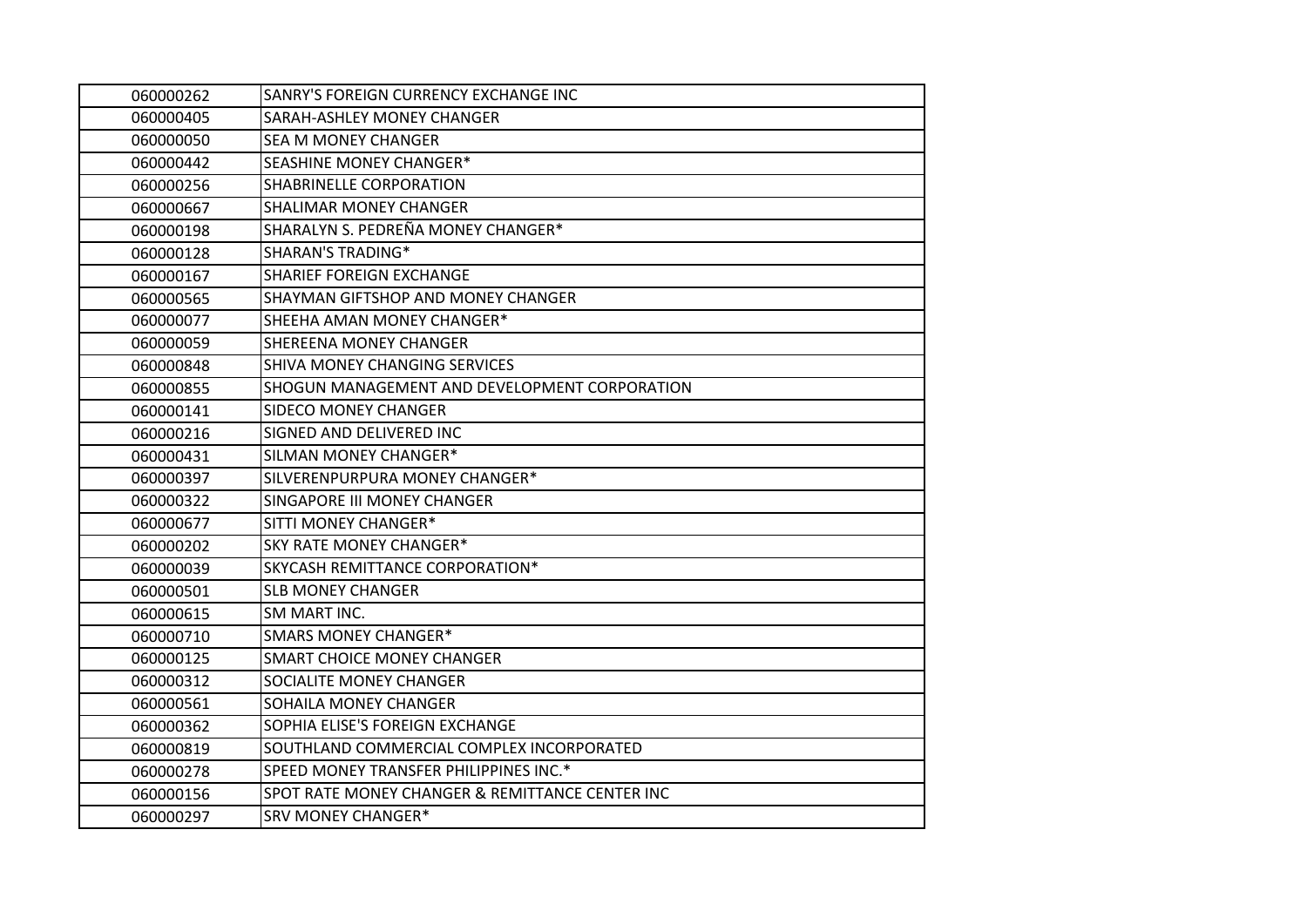| 060000209 | ST. MATTHEW MONEY CHANGER*                  |
|-----------|---------------------------------------------|
| 060000840 | <b>ST. ROSE MONEYCHANGER</b>                |
| 060000447 | STANDARD FOREIGN EXCHANGE CORPORATION       |
| 060000435 | STELLAR MONEY CHANGER*                      |
| 060000247 | STORA ENTERPRISES CO. LTD.*                 |
| 060000616 | STREETCORNER REMITTANCE CORP                |
| 060000282 | SUBIC CURRENCY EXCHANGE COMPANY             |
| 060000082 | <b>SUN FOREIGN EXCHANGE CENTER</b>          |
| 060000134 | <b>SUNRAY'S MONEY EXCHANGE</b>              |
| 060000120 | <b>SUNRAY'S MONEY EXCHANGE*</b>             |
| 060000529 | SUPER SHOPPING MARKET INC.                  |
| 060000570 | SUPERVALUE INC                              |
| 060000509 | SWEET MONEY CHANGER*                        |
| 060000230 | <b>SWIFT MONEY MASTERS INC</b>              |
| 060000409 | SWITCH MONEY TRANSFER SERVICES              |
| 060000124 | <b>SYLVIA'S MONEY CHANGER</b>               |
| 060000815 | <b>T &amp; D FOREIGN EXCHANGE SEVICES</b>   |
| 060000094 | T AND R MONEY CHANGER*                      |
| 060000279 | <b>TACING MONEY CHANGER</b>                 |
| 060000271 | TACLOBAN FORTUNE MONEY CHANGER*             |
| 060000407 | TANAUAN SHOPPERS MART*                      |
| 060000733 | TANGLAW REM GROUP INC*                      |
| 060000149 | TANIX MONEY CHANGER AND REMITTANCE CENTER   |
| 060000476 | TGO MONEY CHANGER*                          |
| 060000048 | <b>TICKET CENTRAL</b>                       |
| 060000731 | TIGER RESORT LEISURE AND ENTERTAINMENT INC. |
| 060000376 | TIP TOP MERCHANDISE CO*                     |
| 060000490 | <b>TIVOLIS ENTERPRISE</b>                   |
| 060000418 | TIWALA SA PADALA CO. INC.                   |
| 060000421 | <b>TMC MONEY CHANGER</b>                    |
| 060000117 | TMSC MONEY CHANGER*                         |
| 060000201 | TOURIST MONEY CHANGER*                      |
| 060000415 | TOWN FOREIGN EXCHANGE*                      |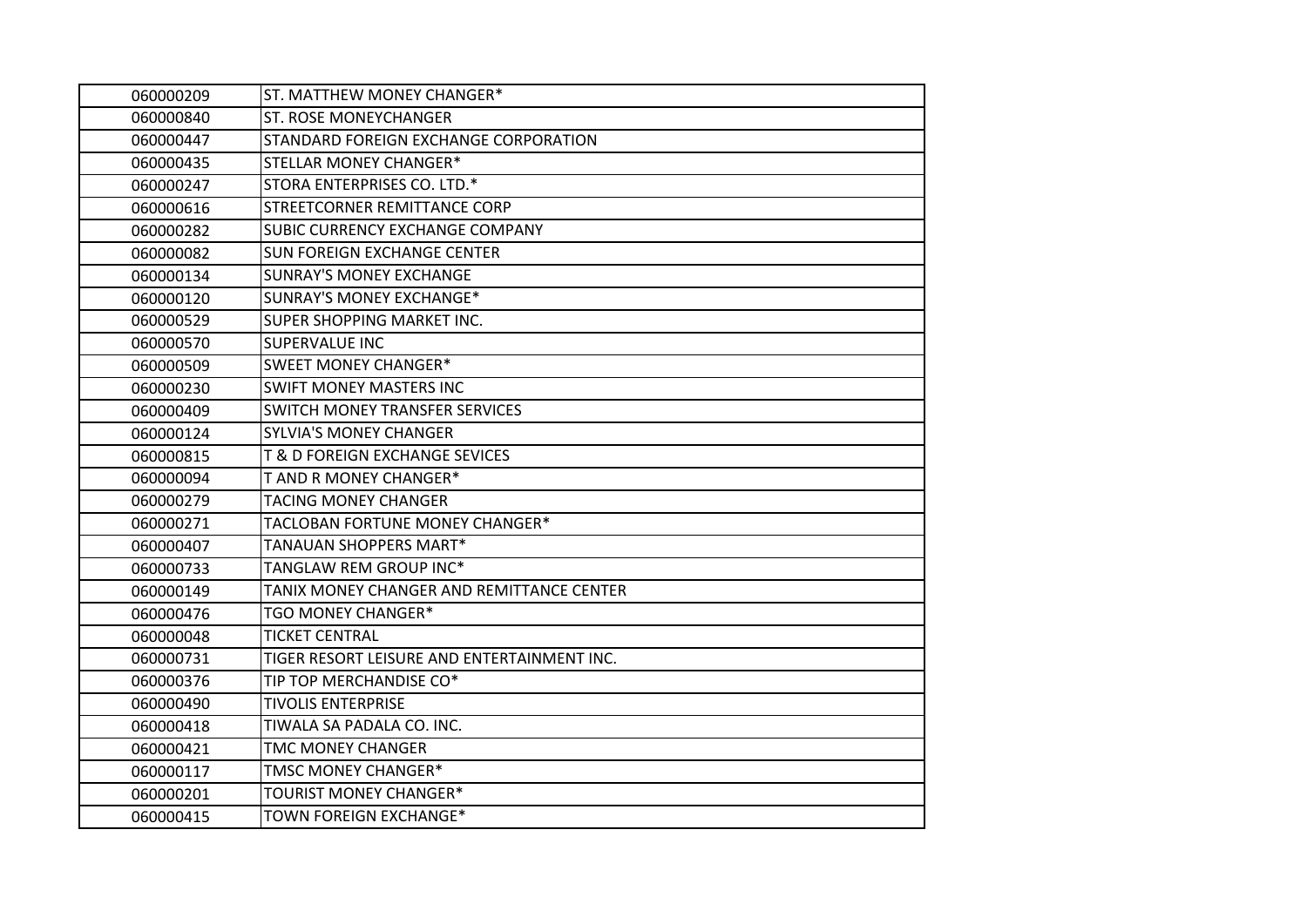| 060000611 | TRI-MAR MONEY CHANGER/FOREIGN EXCHANGE*   |
|-----------|-------------------------------------------|
| 060000022 | TRIPLE E'S MONEY EXCHANGE SHOP            |
| 060000061 | TRIPPLE L MONEY CHANGER                   |
| 060000762 | TRIPPLE LT ENTERPRISES                    |
| 060000014 | <b>TURRIS MONEY CHANGER</b>               |
| 060000354 | TWIN BOYS MONEY SHOP*                     |
| 060000469 | TWO BROTHERS GROCERY INC                  |
| 060000775 | ULTRA-INFINITY FOREX CORPORATION          |
| 060000072 | UNILINK EXPRESS PAYMENTS PHILS INC        |
| 060000575 | UNITELLER FILIPINO INC.                   |
| 060000459 | UNIVERSAL STOREFRONT SERVICES CORPORATION |
| 060000423 | UNO FOREX INCORPORATED                    |
| 060000382 | V AND M FOREIGN EXCHANGE*                 |
| 060000281 | V.B. QUEEN'S MONEY CHANGER CO.*           |
| 060000572 | <b>VANESSA MONEY CHANGER</b>              |
| 060000332 | VANTAGE FINANCIAL CORPORATIN              |
| 060000553 | VENTAJA INTERNATIONAL CORPORATION         |
| 060000652 | <b>VHEZ MONEY CHANGER*</b>                |
| 060000845 | VILLAPANDO-QUIJANO FOREIGN EXCHANGE       |
| 060000485 | VILLARICA PERA PADALA INC.                |
| 060000547 | <b>VRJ MONEY EXCHANGE</b>                 |
| 060000331 | <b>WASTON MONEY CHANGER*</b>              |
| 060000002 | WCT EXPRESS REMITTANCE SERVICES           |
| 060000795 | WESTERN UNION PROCESSING SERVICES INC.    |
| 060000628 | WIDUS INTERNATIONAL LEISURE INC*          |
| 060000691 | WIDUS PHILIPPINES INC.                    |
| 060000260 | WILLYN VILLARICA JEWELRY STORE*           |
| 060000532 | WINWORTH EXPRESS INC                      |
| 060000116 | <b>WM MONEY CHANGER</b>                   |
| 060000823 | <b>WOORI MONEY CHANGER</b>                |
| 060000300 | WORLD RELIANCE TRADING CORP.*             |
| 060000334 | WORLDWIDE FOREX AND REMITTANCES INC.      |
| 060000821 | XANDER MONEY SERVICES INC.                |